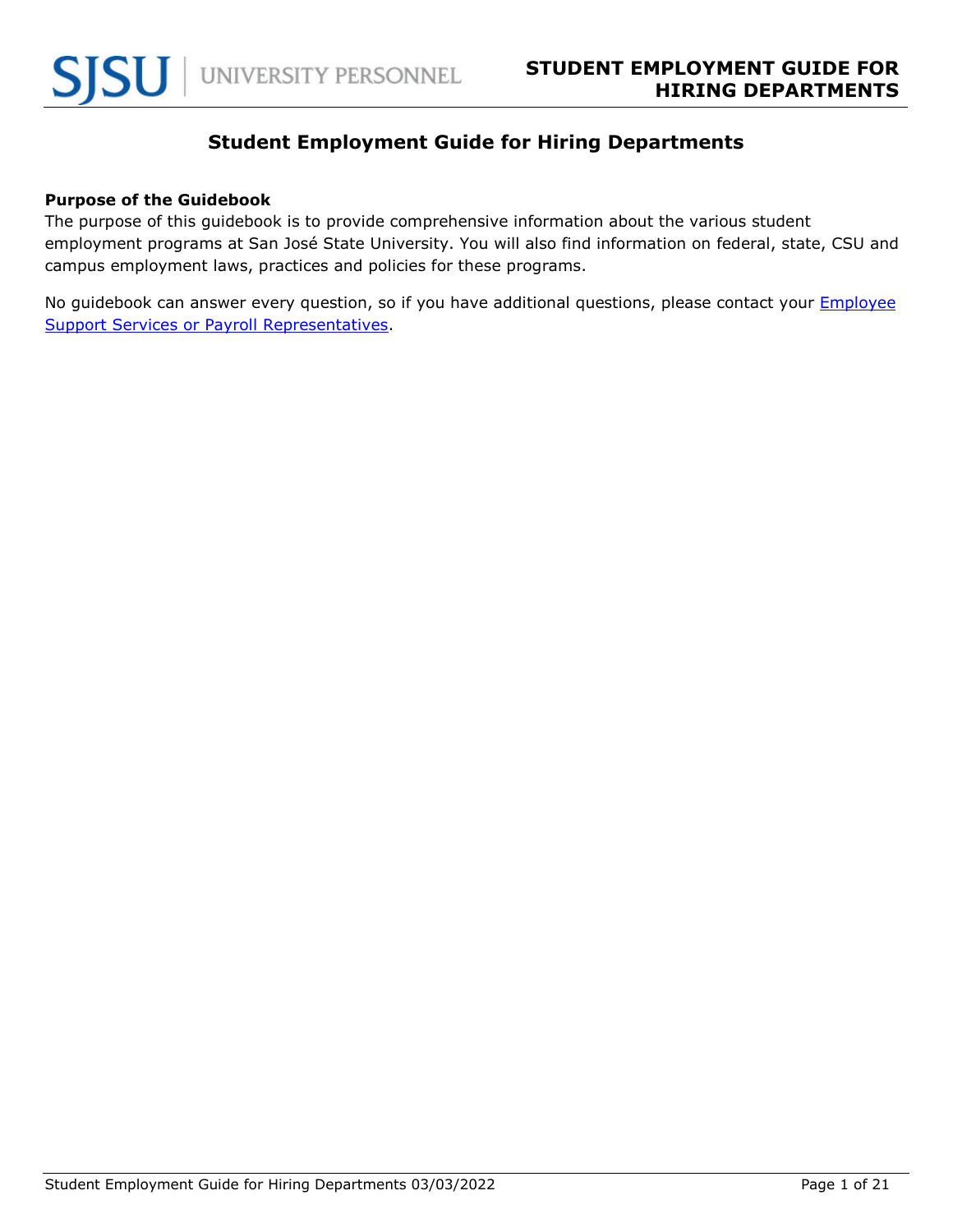# **Table of Contents**

- **I. [Student Employment Classifications](#page-3-0)**
	- [Group, Class & Title](#page-3-1)
- **II. [Eligibility](#page-4-0)**
	- [Enrollment Status Definition for each classification](#page-4-1)
	- **A.** [Student Assistant \(1870\)](#page-4-2)
	- **B.** [Federal Work Study \(1871, 1872\)](#page-4-3)
	- **C.** [International Student/Non-Citizen Status \(1868\)](#page-5-0)
	- **D.** [Bridge Student Assistant \(1874\)](#page-5-1)
	- **E.** [Bridge Federal Work Study \(1875, 1876\)](#page-5-2)
	- **F.** [Instructional Student Assistant \(1150, 1151,1152\)/Graduate Assistant\(2326, 2355\)/ Teaching](#page-5-3)  [Associate \(2353, 2354\)](#page-5-3)

# **III. [General Policies](#page-6-0)**

- **A.** [Hiring Practices](#page-6-1)
- **B.** [Guidelines on Hiring a Student Assistant](#page-7-0)
	- [Recruitment](#page-7-1)
	- [Interview and Selection](#page-7-2)
	- [Prior to Offering the Position](#page-7-3)
	- [After Offering the Position](#page-8-0)
	- [Nepotism](#page-10-0)
	- [Allowable Work Hours](#page-10-1)
	- [Overtime](#page-11-0)
	- [Rest Periods/Meal Periods](#page-11-1)
	- [Absences](#page-12-0)
	- [Concurrent Employment](#page-12-1)
	- [Motor Vehicle Use](#page-12-2)
	- [Workers' Compensation](#page-13-0)

# **IV. [Orientation](#page-13-1)**

- **A.** [Items to discuss during Student Assistant's orientation](#page-13-2)
	- [Tour of the department](#page-13-3)
		- o How department operates
		- o Department's mission/vision/core values
		- o Organizational chart
		- o Student assistant's workstation
	- [Employee](#page-13-4) status
	- [Expectations](#page-13-5)
		- o Student Code of Conduct
		- o Attendance and Work Performance
		- o Duties and Responsibilities
	- [Work Schedule and Reporting Absence/Tardiness Protocol](#page-14-0)
	- [Rest Periods/Meal Periods](#page-14-1)
	- [Workplace Attire](#page-14-2)
	- [Payroll](#page-14-3)
		- o Student's Responsibility
		- o If Applicable Federal Work Study
		- o Calendar/Paydays
		- o Filing Taxes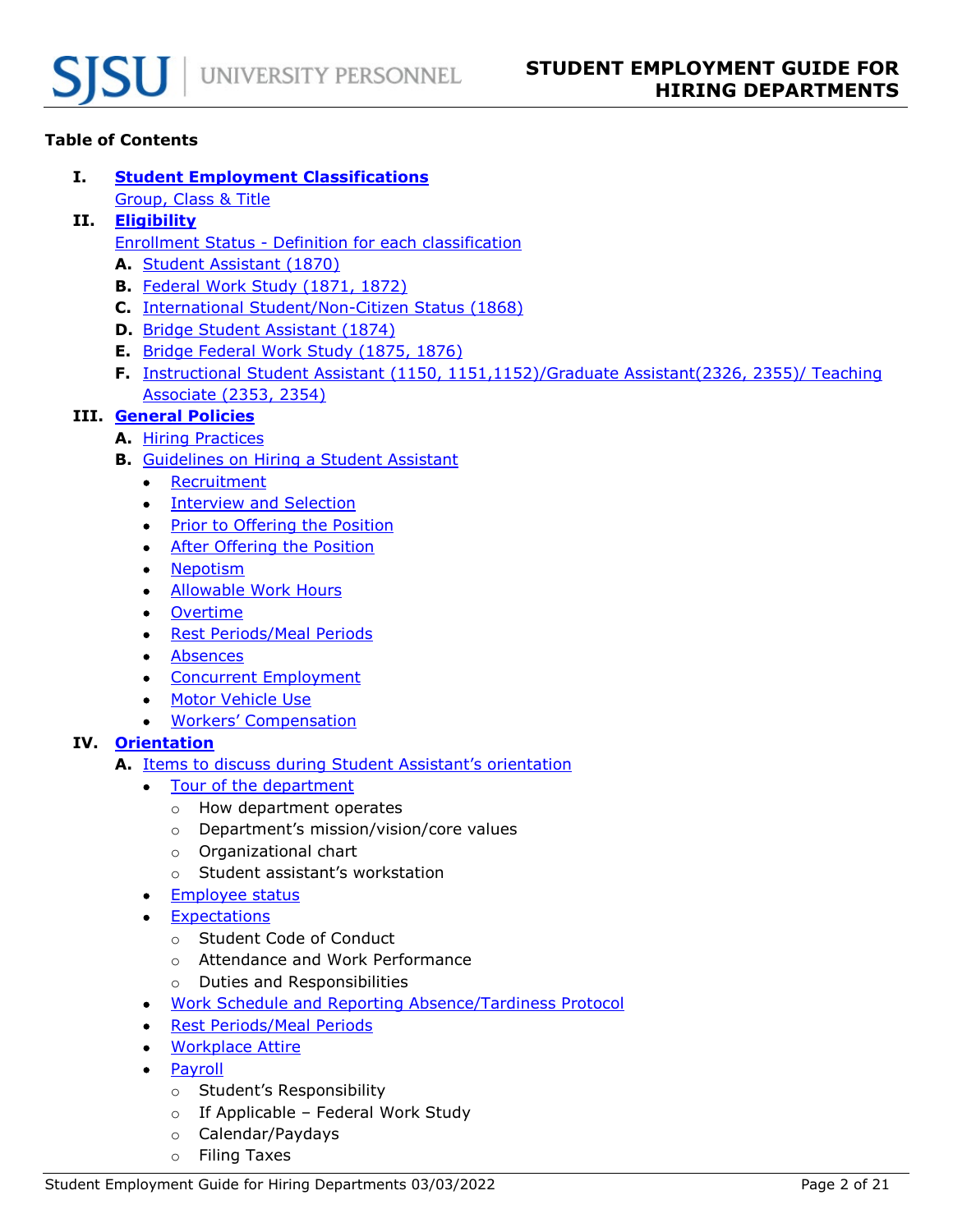# UNIVERSITY PERSONNEL

# **B.** [Department's Role](#page-15-0)

- [Payroll](#page-15-1)
	- o Approving Student Hours
	- o Departments Using Self-Service
	- o Departments Not Using Self Service
	- o Picking Up and Distributing Paychecks
- [If Applicable Federal Work Study](#page-15-2)

# **V. [Workplace Conflict](#page-15-3)**

- **A.** [Discrimination, Harassment, and Retaliation](#page-15-4)
- **B.** [Employee Relations](#page-16-0)
- **C.** [Employee Relations Best Practices to Consider](#page-17-0)
- **D.** [Performance Evaluation](#page-17-1)
- **E.** [Corrective Action](#page-17-2)
- **F.** [Whistleblower Protection Act](#page-18-0)
- **G.** [Payment of Wages at Separation](#page-18-1)
	- [General Separation Information](#page-18-2)
	- [Voluntary Resignation](#page-18-3)
	- [Involuntary Separation](#page-19-0)
	- [Written Notice Sample](#page-20-0)

# **VI. [Forms, References and Links](#page-20-1)**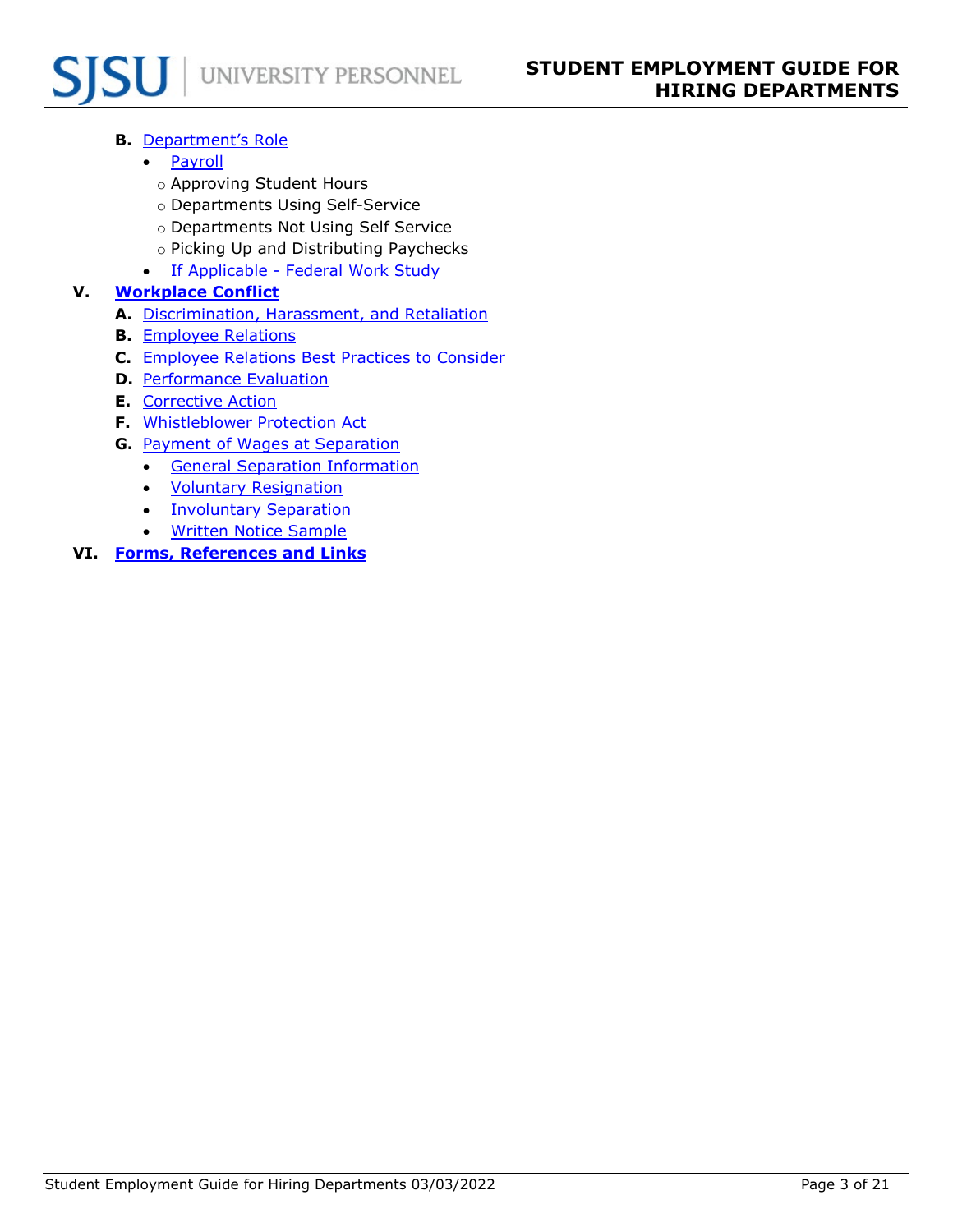## **San José State University Student Employment Guide for Hiring Departments**

#### <span id="page-3-0"></span>**I. Student Employment Classifications**

The Student Assistant classification is intended to provide a vehicle for students to work part time while they are in school, to enable them to gain valuable experience related to their educational goals, and provide financial support.

The Student Assistant classification should not be used when a staff classification is more appropriate. While some duties may overlap with staff employees, the majority of the duties should be separate and distinct. When compared to staff positions, student positions typically have less complex responsibilities and require fewer skills, less knowledge, experience, and training. Work hours should be flexible to accommodate the academic program of the Student Assistant.

<span id="page-3-1"></span>

| <b>Group</b>                                                    | <b>Class &amp; Title</b>                                                                                                                                                                                                                                                                                                                                                                                                                                                                                                |
|-----------------------------------------------------------------|-------------------------------------------------------------------------------------------------------------------------------------------------------------------------------------------------------------------------------------------------------------------------------------------------------------------------------------------------------------------------------------------------------------------------------------------------------------------------------------------------------------------------|
| Non-<br>represented                                             | 1870 - Student Assistant (SA)<br>1871 - Student Assistant, On Campus Federal Work Study<br>1872 - Student Assistant, Off Campus Federal Work Study                                                                                                                                                                                                                                                                                                                                                                      |
| Non-<br>represented                                             | 1868 - Non-Citizen Status (NCS) 1869 - Resident<br>Assistant (RA) 1874 - Bridge Student Assistant<br>1875 - Bridge Student Assistant, On Campus Federal Work Study<br>1876 - Bridge Student Assistant, Off Campus Federal Work Study                                                                                                                                                                                                                                                                                    |
| Represented<br>(Unit $11/$<br>Academic<br>Student<br>Employees) | 1150 - Instructional Student Assistant (ISA)<br>1151 - Instructional Student Assistant, On Campus Federal Work Study<br>1152 - Instructional Student Assistant, Off Campus<br>1153 - Instructional Student Assistant, Off Campus Federal Work Study<br>2324 - Teaching Associate, Summer Term<br>2325 - Graduate Assistant Monthly<br>2326 - Graduate Assistant, On Campus Federal Work Study<br>2353 - Teaching Associate (TA), 12 Month<br>2355 - Graduate Assistant (GA)<br>2354 - Teaching Associate, Academic Year |

The following classification codes are Student Assistant related: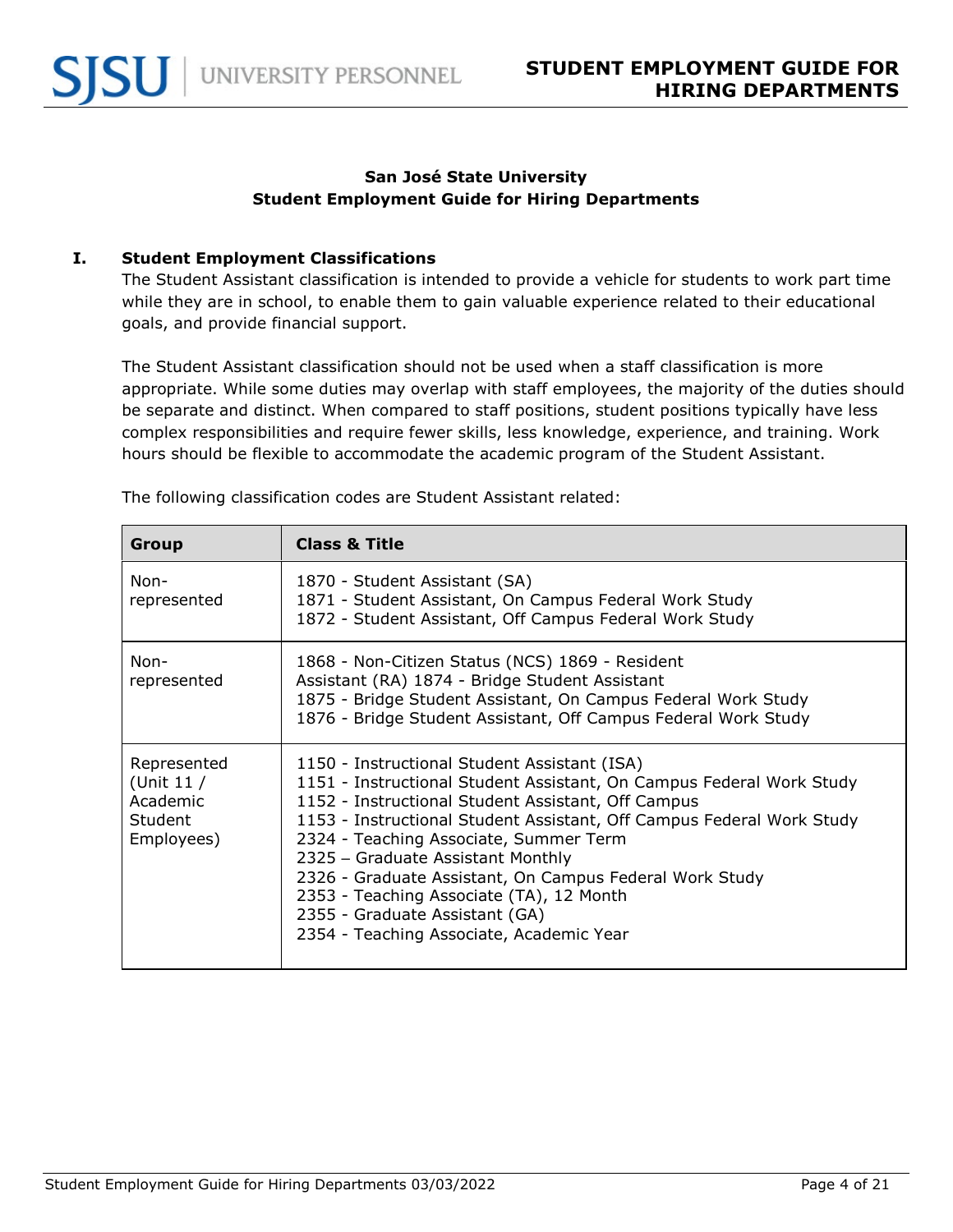# <span id="page-4-0"></span>**II. Eligibility**

- A student employee is considered a Student Assistant for payroll purposes if education is the predominant aspect of the individual's relationship with the campus.
- Student Assistants must be matriculated and continuously enrolled at least half-time\* during the academic term. An academic term is defined as the time the campus conducts classes.
- A new student accepted at SJSU for the fall semester cannot be employed during the prior summer.
- New Student Assistants may begin working the first day of the semester for which they will be attending classes.
- Student Assistants are not eligible to work until they have completed all new hire documents and receive an Employment Verification Card from University Personnel (UP).
- Students who withdraw from the University must stop working on the date of official withdrawal.
- Students who are not returning to the University the following semester must stop working on the last day of the semester in which they are enrolled.

\*Half-time is defined as follows:

<span id="page-4-1"></span>

| <b>Enrollment Status</b>                        | <b>Half-time Units</b>                                                                                                                           |
|-------------------------------------------------|--------------------------------------------------------------------------------------------------------------------------------------------------|
| Undergraduate and<br>Postbaccalaureate Students | $6.0 - 8.0$                                                                                                                                      |
| Credential                                      | $6.0 - 8.0$                                                                                                                                      |
| Graduate and<br>Postbaccalaureate Students      | $6.0 - 8.0$<br>or<br>4.0 units all in 200 level courses or any combination<br>of weighted graduate units and undergraduate units<br>equal to 6.0 |

#### <span id="page-4-2"></span>**A. Student Assistant (1870)**

- May work up to, but not in excess of 20 hours per week (among all concurrent positions) when school is in session.
- Is exempt from Social Security and Medicare (FICA) coverage pursuant to IRS Code Section 3121(b)(10) and the DPA PST (Part-time, Seasonal, Temporary Employee Retirement Program) plan.
- Does not have long-term ongoing responsibilities.
- Has a position that is secondary to academic and student life.
- Graduating students are eligible to work one term after graduation under the Bridge Student classification. A Student Assistant Appointment Form must be submitted to UP indicating the classification change to Bridge Student Assistant (1874).
- <span id="page-4-3"></span>**B.** Federal Work Study (1871, 1872)
	- Eligibility for Federal Work Study is determined by the Financial Aid and Scholarship Office based on the Free Application for Federal Student Aid (FAFSA). A student must reapply each spring for the following academic year.
	- All questions should be directed to the Federal Work Study Coordinator: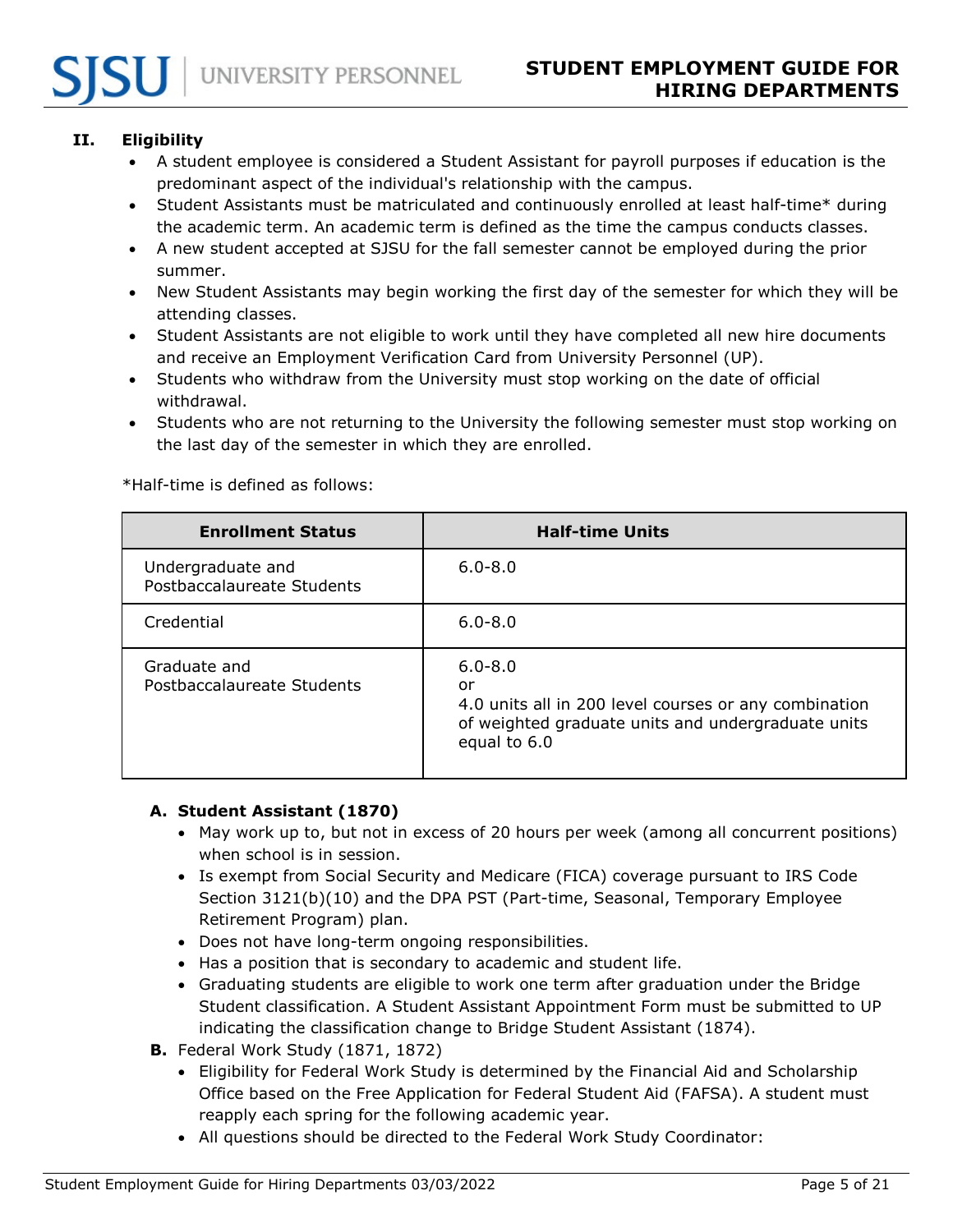#### **Anthony Bettencourt**

Financial Aid & Scholarship Office (408) 924-6062

#### <span id="page-5-0"></span>**C. International Student / Non-Citizen Status (1868)**

- An international student with a Student Visa, F-1 or J-1, may be employed in a Student Assistant classification only under the Non-Citizen Status job code 1868.
- Graduating students in this category are not allowed to work after graduation nor are they allowed to work under the Bridge Student Assistant classification.
- Students with F-1 or J-1 Visas must see an International Student Advisor and bring an official job offer letter from the hiring department. Students should be directed to the following location:

## **International Student & Scholar Services (ISSS)**

Student Union (College of Professional & Global Education) (408) 924-5920

#### <span id="page-5-1"></span>**D. Bridge Student Assistant (1874)**

- May work up to, but not in excess of 40 hours per week when school is not in session.
- Does not qualify for the student FICA exemption.
- Is required to participate in the DPA PST (Part-time, Seasonal, Temporary Employee Retirement Program) plan.
- A student enrolled in summer classes is exempt from the Bridge Student classification. They must remain a Student Assistant (1870, 1871, 1872).
- In order to work during the summer, a continuing student must be enrolled at the University in the prior spring semester and plan to enroll at least half-time at SJSU in the fall semester.
- Graduating students are eligible to work the term immediately after graduation under the Bridge Student classification. A Student Assistant Appointment Form must be submitted to UP indicating the classification change to Bridge Student Assistant (1874).
- International and Non-Citizen Status students are not allowed to work under this classification.

#### <span id="page-5-2"></span>**E. Bridge Federal Work Study (1875, 1876)**

• Student Assistants must be granted summer Federal Work Study Clearance through the Financial Aid & Scholarship Office by contacting the Federal Work Study Coordinator:

#### **Anthony Bettencourt**

Financial Aid & Scholarship Office (408) 924-6062

## <span id="page-5-3"></span>**F. Instructional Student Assistant (1150, 1151, 1152) / Graduate Assistant (2326, 2355) / Teaching Associate (2353, 2354)**

- Covered by [Unit 11 collective bargaining agreement](https://www.calstate.edu/csu-system/faculty-staff/labor-and-employee-relations/Pages/unit11-uaw.aspx) (UAW).
- An international student with a Student Visa, F-1 or J-1, may be employed in an Academic Student Employee classification.
- Academic students must be enrolled in classes during the semester for which they are employed.
	- **a. Instructional Student Assistant (1150, 1151, 1152)**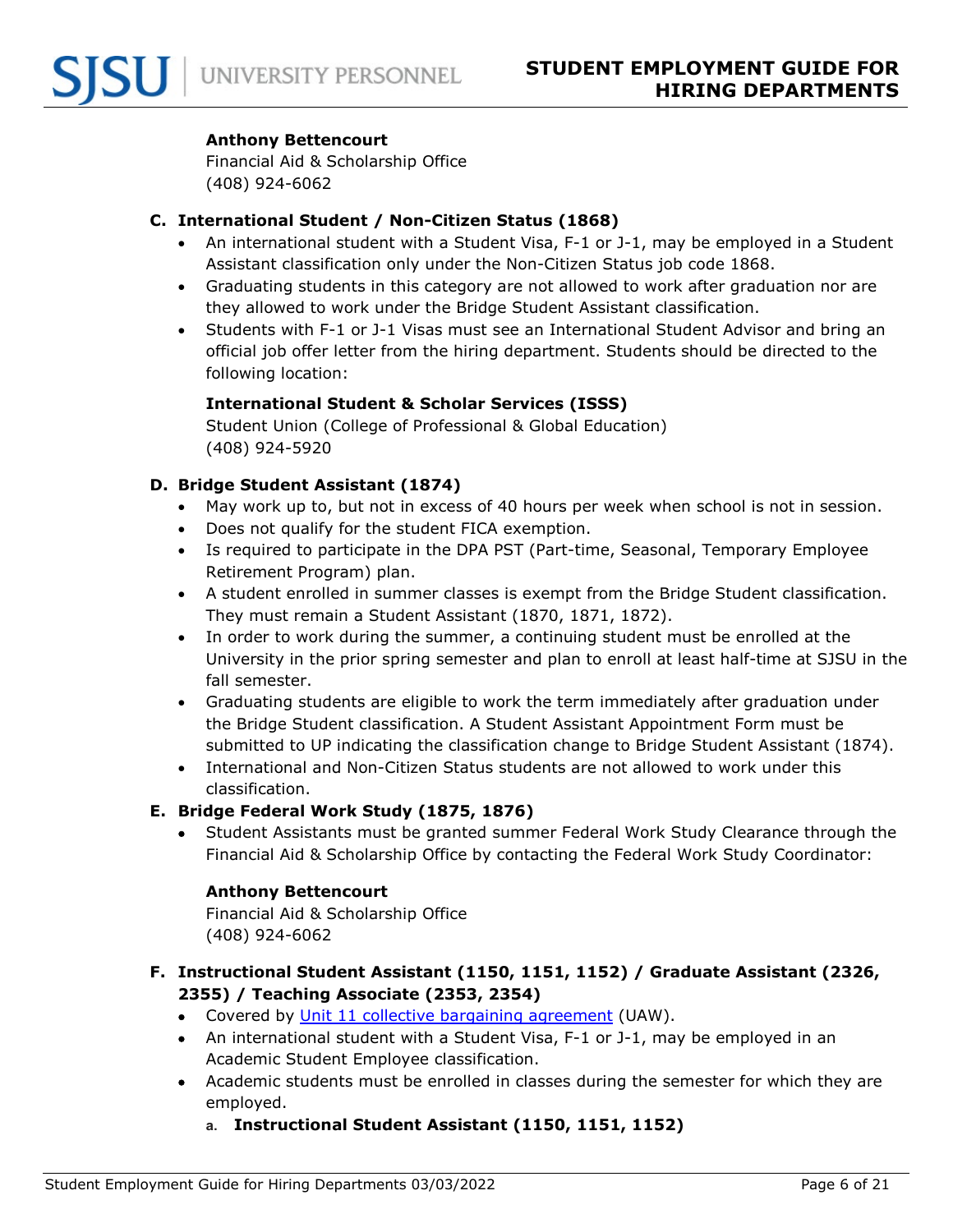- **o** Instructional Student Assistants are non-exempt employees and CSU policy limits their work assignment to no more than 20 hours in a week during periods of instruction; they may work full-time (up to 40 hours a week) during academic break periods.
- **o** Under supervision, Instructional Student Assistants perform teaching, grading or tutoring duties for the majority of work hours in a given appointment in a given academic department or equivalent administrative unit over the course of an academic term.

## **b. Graduate Assistant (2326, 2355)**

- **o** Graduate Assistants must complete the requirements for a bachelor's degree and be registered in a CSU graduate degree program.
- **o** Graduate Assistants are non-exempt employees and CSU policy limits their appointment to no more than 0.5 Full Time Equivalent.
- **o** Under immediate supervision, the Graduate Assistant assists a regular faculty member or the teaching staff with various professional and technical duties associated generally with the subjects or programs in which the assistant is doing graduate work. Examples of duties include but are not limited to: supervising students in a classroom or workshop; training students in the use of equipment or other resources; assisting faculty with research and preparation of course materials; participating in the evaluation of students' work; tutoring students; and other related work.
- **o** Graduate Assistants are provided part-time employment and practical experience in fields related to their advanced study and provide professional non-teaching assistance to faculty members.

# **c. Teaching Associate (2353, 2355)**

- **o** Teaching Associates, are non-exempt employees who may be appointed up to 1.0 Full time Equivalent.
- **o** The Teaching Associate classification provides currently enrolled or admitted CSU graduate students with part-time employment offering practical teaching experience in fields related to their advanced study. They teach university courses and may also assist faculty or teaching staff with various professional and technical activities. Assignments primarily involve classroom and laboratory instruction.
- **o** Range A: Represents the salary range for CSU graduate students who (1) are currently enrolled or admitted to master's degree programs and (2) usually teach credit-bearing courses. Equivalent to or completion of the requirements for a bachelor's degree and concurrent admission to or enrollment in a graduate degree program
- **o** Range B: Represents the salary range for CSU graduate students who (1) are currently enrolled or admitted to doctoral degree programs or hold a doctorate, and (2) usually teach credit-bearing courses. Equivalent to or completion of the requirements for a master's or doctorate degree and concurrent admission to or enrollment in a doctoral degree program of the university that is related to the discipline to which the individual is assigned.

#### <span id="page-6-1"></span><span id="page-6-0"></span>**III. General Policies**

# **A. Hiring Practices**

San José State University (SJSU) is an Equal Opportunity/Affirmative Action employer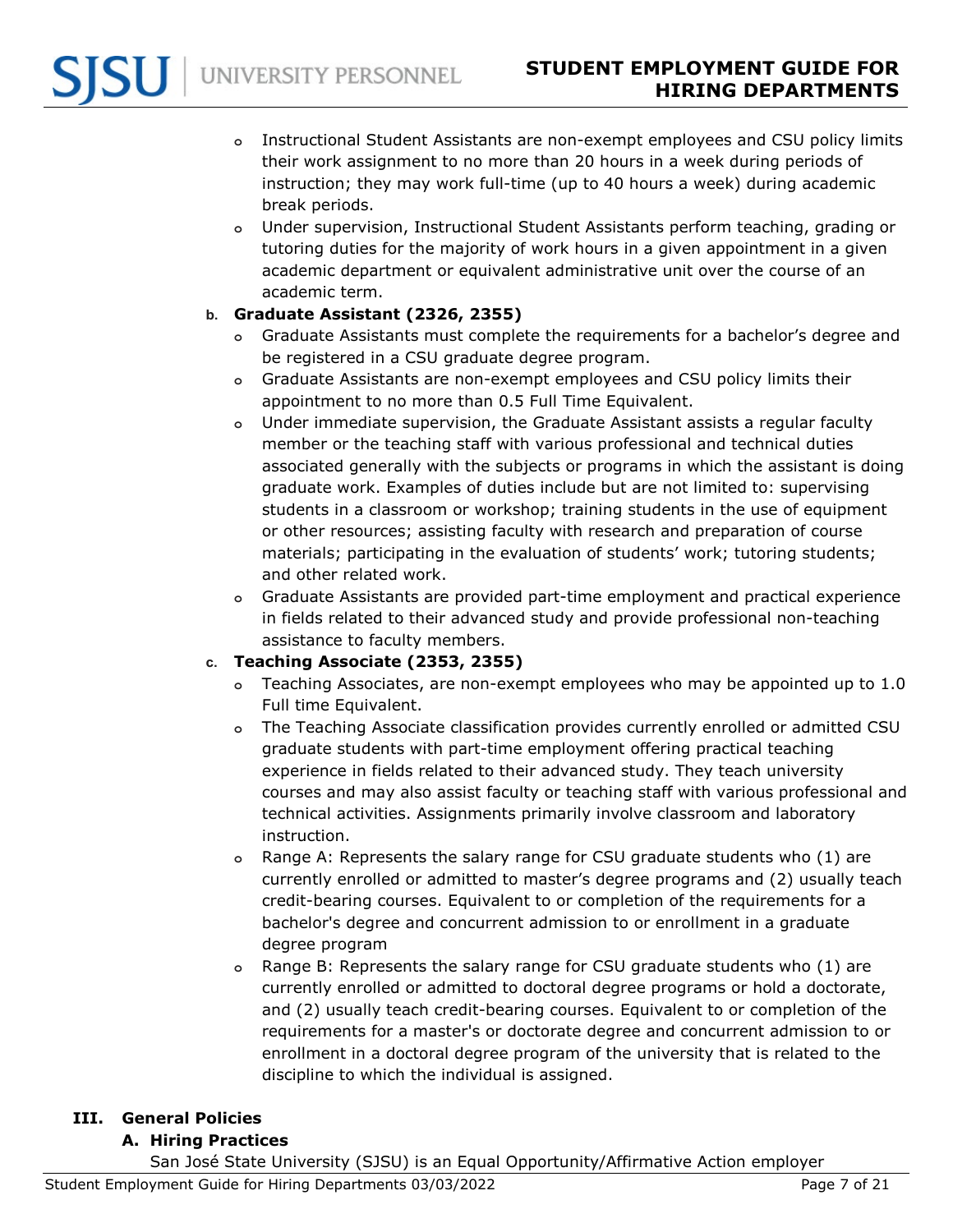committed to nondiscrimination on the basis of age, ancestry, citizenship status, color, creed, disability, ethnicity, gender, genetic information, marital status, medical condition, national origin, race, religion or lack thereof, sex, sexual orientation, transgender, or protected veteran status consistent with applicable federal and state laws. This policy applies to all SJSU students, faculty and staff programs and activities. Title IX of the Education Amendments of 1972, and certain other federal and state laws, prohibit discrimination on the basis of sex in all education programs and activities operated by the university (both on and off campus).

Reasonable accommodations will be provided for applicants with disabilities who self- disclose.

#### <span id="page-7-1"></span><span id="page-7-0"></span>**B. Guidelines on Hiring a Student Assistant:**

#### • **Recruitment/Background Check**

- $\circ$  Student Assistants in the following units/departments must undergo a background check: Athletics, Enrollment Services, Finance, Housing, Information Technology, Student Affairs, University Personnel, and any position where student will be exposed to or work in an environment handling level 1 data. When in doubt, contact your [Recruiter.](https://www.sjsu.edu/up/resources/your-up-rep.php)
- o Visit [Post Opportunities](https://www.sjsu.edu/careercenter/employers/post-opportunities.php) to post student job opportunities on the Career Center's Handshake application. You may also contact the Career Center at 408-924-6031if you have any questions about the process. *Ensure that all duties and responsibilities for the Student Assistant position are not considered bargaining unit work. When in doubt, contact your [Recruiter.](https://www.sjsu.edu/up/resources/your-up-rep.php)*
- $\circ$  Instructional Student Assistants, Teaching Associates, and Graduate Assistants are appointed positions and part of UAW Unit 11. Application templates and job information, including salary, can be found on the University Personnel website under [Academic](https://www.sjsu.edu/up/uptoolkit/onboard/academic-student-employees/index.php)  [Student Employees.](https://www.sjsu.edu/up/uptoolkit/onboard/academic-student-employees/index.php)

#### <span id="page-7-2"></span>• **Interview and Selection**

- o Once the candidates have been identified, schedule the interview.
- o Keep notes on the responses made by each applicant to refresh your memory when making the selection.
- $\circ$  Give the candidate an accurate description of the job. Encourage the candidate to ask questions about the job requirements.
- $\circ$  Share the pay range or pay rate, and anticipated duration of employment (i.e. summer, academic year).
- $\circ$  Encourage the candidate to talk about prior experience related to the job and to discuss their ability and any additional types of work in which they may be interested.
- o Tips on Conducting Student Assistant Interviews:
	- Check the job requirements. Identify essential elements for successful performance on the job, and evaluate the applicants in relation to those job requirements.
	- Ask candidate to bring a current class schedule with them at the time of interview.
	- Be careful, mindful and professional on how your interview questions are worded and when building rapport with the interviewee, as it can potentially discriminate against a protected class. For example:
		- Unacceptable interview question: "What accent is that? Where are you from?" This question potentially discriminates against the protected class of national origin.
		- Acceptable interview question: "Are you legally authorized to work in the United States?"
- <span id="page-7-3"></span>• **Prior to Offering the Position**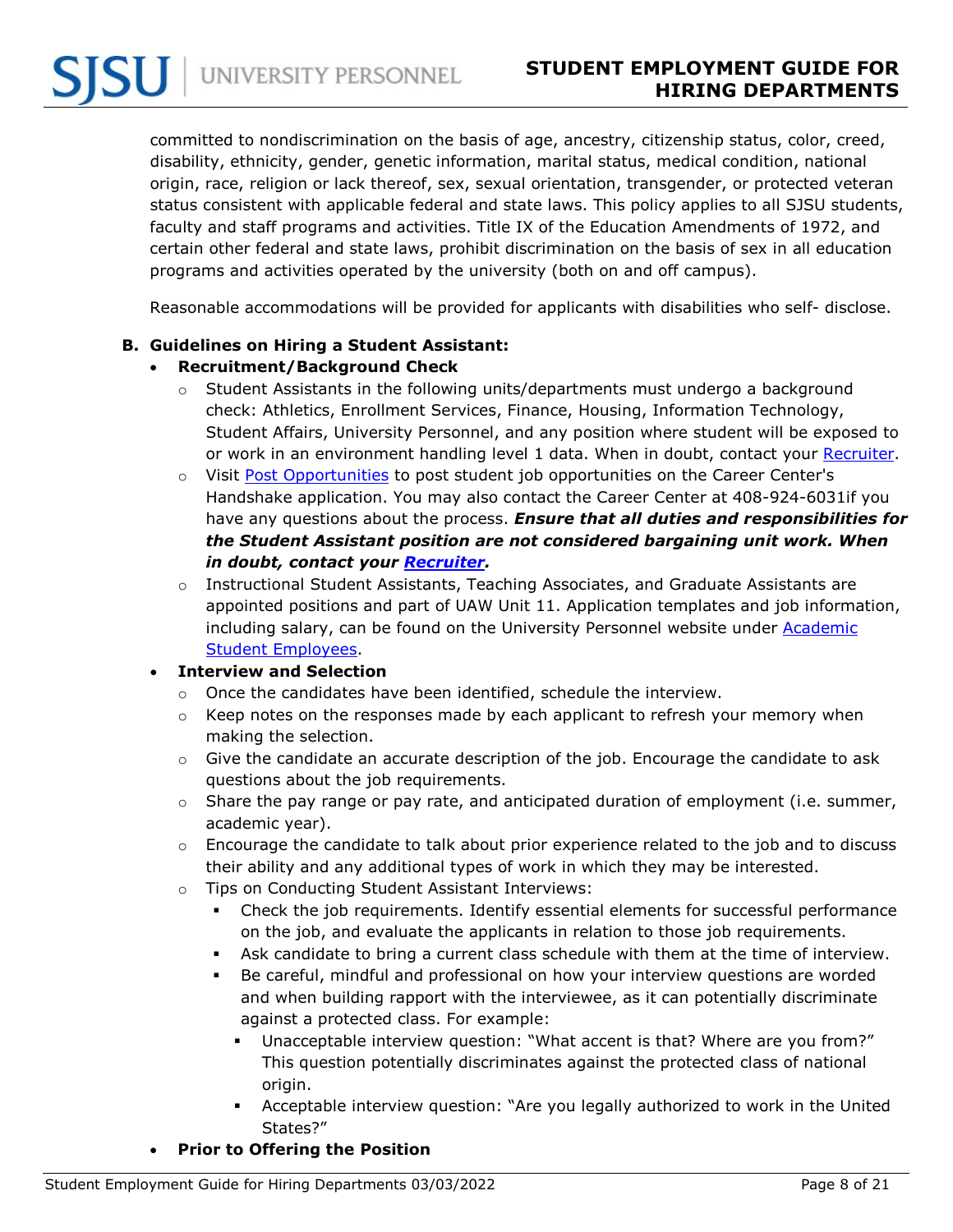- $\circ$  Once selection has been made, check to ensure candidate has met the eligibility requirements. Refer to **Eligibility** for more detailed information.
- $\circ$  If a background check is required for this position, initiate it now. If you are unsure of whether or not to conduct a background check, consult your [Recruiter.](https://www.sjsu.edu/up/resources/your-up-rep.php) Proceed with the next steps **once you receive approval from UP**.
- o Assign a salary rate. Refer to the [CSU Student Assistant Salary Schedule](https://www.calstate.edu/csu-system/careers/compensation/Pages/salary-schedule.aspx) for pay range information. The initial wage rate should be commensurate with job responsibilities, requirements, experience, and department's budget.
- $\circ$  San José State University is required to pay the minimum wage rate based on the city of San Jose's minimum wage ordinance.
- $\circ$  Salary information for Student Assistant appointed positions (1150, 1151, 1152, 2326, 2353, 2354, 2355) can be found on the University Personnel website under [Academic](https://www.sjsu.edu/up/myinfo/student-employees/academic-student-employees/index.php)  [Student Employees.](https://www.sjsu.edu/up/myinfo/student-employees/academic-student-employees/index.php)

# <span id="page-8-0"></span>• **After Offering the Position**

- o Once the position has been offered and accepted, ask the Student Assistant to provide you with a current class schedule if one was not provided at the time of interview.
- o Complete appointment letter and give to the Student Assistant.
- $\circ$  Direct Student Assistant to University Personnel to complete all applicable new hire documents. Advise Student Assistant to show UP the appointment letter.
- o University Personnel will issue the Student Assistant an Employment Verification Card which provides the department final confirmation that they are now authorized to work.
	- In order to obtain the Employment Verification Card, the Student Assistant will be required to complete the New Employee Forms and the Form I-9
	- SJSU utilizes the program Tracker I-9 to assist with completing the Form I-9. Employees should expect an email from Tracker I-9 for the instructions regarding this process. The email will come from [i9complete@trackercorp.com](mailto:i9complete@trackercorp.com)
	- The Student Assistant will click on the link within the Tracker I-9 email to complete the Form I-9 electronically.
- $\circ$  The Student Assistant will be contacted by University Personnel staff with instructions to present copies of identification documents.

| <b>iv TRACKER</b>                                                                                                  |                                                                                                                                                                                                                                                                                                                                                                                                        |
|--------------------------------------------------------------------------------------------------------------------|--------------------------------------------------------------------------------------------------------------------------------------------------------------------------------------------------------------------------------------------------------------------------------------------------------------------------------------------------------------------------------------------------------|
| Dear Bob Car                                                                                                       |                                                                                                                                                                                                                                                                                                                                                                                                        |
|                                                                                                                    | You have been hired by the organization listed below, and your new employer is requesting that you complete Section 1 of the Form I-9 using an electronic system to verify your eligibility to<br>work in the United States. Department of Horneland Security regulations require that all employees (both oldzens and non-oldzens) complete this section no later than your first day of work.        |
| Employer Name: San Jose State University<br>Worksite: San José State University<br>Expected Start Date: 10/28/2020 |                                                                                                                                                                                                                                                                                                                                                                                                        |
|                                                                                                                    | To access your section of the Form I-9 online, please visit the following secure link and follow the on-screen instructions:                                                                                                                                                                                                                                                                           |
| Form I-9 for Bob Cat                                                                                               |                                                                                                                                                                                                                                                                                                                                                                                                        |
|                                                                                                                    | IMPORTANT NOTE: You will not be able to return to this form after it has been electronically signed and submitted to your employer.                                                                                                                                                                                                                                                                    |
|                                                                                                                    | After completing your section of the 1-9 form, the next step is to present your identity and U.S. employment authorization document(s) to an authorized Employer Representative who must<br>complete Section 2 of the 1-9 form. Please note that original documents must be presented in person.                                                                                                       |
| Click here to yiew the List of Acceptable Documents                                                                |                                                                                                                                                                                                                                                                                                                                                                                                        |
|                                                                                                                    | The Employer Representative's contact information will be sent to you in a separate email as soon as the information is confirmed.                                                                                                                                                                                                                                                                     |
| To summarize, please take the following steps:                                                                     |                                                                                                                                                                                                                                                                                                                                                                                                        |
| authorization document(s).                                                                                         | 1. Click the Form I-9 link above and complete Section 1.<br>2. After you receive the contact information for the Employer Representative, make arrangements to meet with Employer Representative to present your identity and U.S. employment<br>3. Bring your CRIGINAL documents when you meet with the Employer Representative.<br>4. Complete step 1-3 on or before your first day of work for pay. |
| Thank you for your assistance.                                                                                     |                                                                                                                                                                                                                                                                                                                                                                                                        |
| Sincerely<br>CSU                                                                                                   |                                                                                                                                                                                                                                                                                                                                                                                                        |
| *** DO NOT REPLY TO THIS EMAIL***                                                                                  | This email was sent by an automated system. Usage related questions and technical support issues should be directed to your designated internal HR contact.                                                                                                                                                                                                                                            |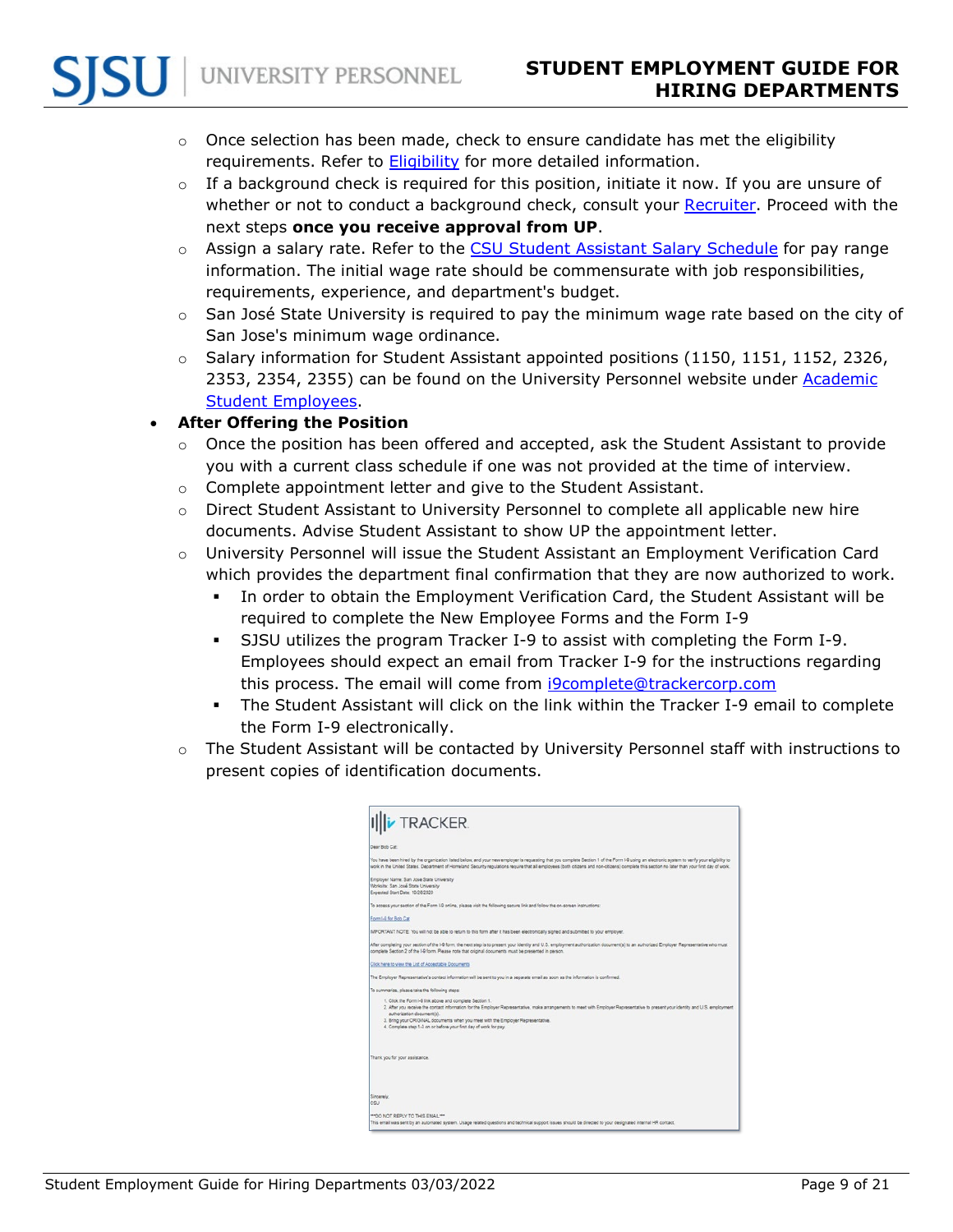- o For Student Assistants, complete the [Student Assistant Appointment Form via OnBase](https://ecm.sjsu.edu/appnet/UnityForm.aspx?d1=AWgeFSx4IE9dynpA1xVeSCvyFFETftzBLeK2VhQBXSSB74IASzGpx%2fazLGMrdLI3d8fRsm2d4k%2bFfQKh8jST6J7sHv5UsInqfU1OJvuAkg80cb0c1aVcgVUJrljBe9sK038IwUiy5%2f3GwiRGHKg%2bIAJmsJPUdaGdrX%2bww52%2bzsJX9rQKbjMZ0EL%2f1%2bDHrRoNBg1ocD8fUlHkLwlP%2bEs%2bc8cQHZ0mj3bjeD53aHvRUT1Obz1jKUbVOUS%2bYyM9EuhaXQ%3d%3d) in its entirety and upload the appointment letter. Keep in mind that incomplete forms and/or missing documents will result in a delay in processing.
	- The form will ask information about the Student Assistant, the position for which they are being hired, description of duties, and work categories along with uploading appropriate attachments.
	- The form goes through a workflow process. An email will be sent to the person listed as the Approver on the form for review/approval. This can be a Department Chair, MPP, or even the Admin/UP Contact completing the form.
	- The duties of the Student Assistant must be categorized into the following options: Office, Safety, Technical Support, Classroom/Lab Support, Food Service, Athletics, and Student Life. Multiple categories can be entered and percentages can be assigned that add up to 100 to accurately describe the student's duties. For more information on the work categories, see [Student Work Categories.](https://www.sjsu.edu/up/uptoolkit/onboard/student-employees/student-work-categories.php)
	- The Admin/UP Contact will receive notification emails when the form is submitted and processed or needs updates.

| <b>Student Assistant Information</b>                                                                                                                                                                                                                                                                 |                                             |                                   |                                                                                                  |
|------------------------------------------------------------------------------------------------------------------------------------------------------------------------------------------------------------------------------------------------------------------------------------------------------|---------------------------------------------|-----------------------------------|--------------------------------------------------------------------------------------------------|
| Student SJSU ID *<br>For MLML students only                                                                                                                                                                                                                                                          | <b>First Name</b>                           | <b>Leat Name</b>                  | Racord o                                                                                         |
| <b>Academic Career*</b><br>O Undergraduate<br>O Graduate                                                                                                                                                                                                                                             | <b>Units Enrolled *</b>                     | <b>Expected Graduation Date *</b> | <b>Rackground Check Confirmation #</b><br>(if applicable - when in doubt contact your recruiter) |
| <b>Position Information</b>                                                                                                                                                                                                                                                                          |                                             |                                   |                                                                                                  |
| <b>Foxition #*</b>                                                                                                                                                                                                                                                                                   | <b>Department Name</b>                      | <b>DeptiD</b>                     | <b>College/Division</b>                                                                          |
| Job Code*                                                                                                                                                                                                                                                                                            | <b>Chack Sort Unit+</b>                     | <b>Hourty Rate of Fays</b>        | Number of Anticipated Weekly Hours *                                                             |
| Appointment Information *<br>Student Assistant 1870<br>Work Study On-Campus 1871<br>Work Study Off-Campus 1872<br>Non-Citizen Status 1989<br>Rridge Student Assistant 1874<br>Rridge Student Work Study On-Campus 1875<br>Rridge Student Work Study Off-Campus 1876<br><b>Description of Duties*</b> |                                             |                                   |                                                                                                  |
|                                                                                                                                                                                                                                                                                                      |                                             |                                   |                                                                                                  |
| <b>Student Work Category</b>                                                                                                                                                                                                                                                                         |                                             |                                   | Add                                                                                              |
| Row #                                                                                                                                                                                                                                                                                                | Student Work Category*                      |                                   | <b>Workload Forcentage*</b>                                                                      |
| h.                                                                                                                                                                                                                                                                                                   |                                             |                                   | Ramova                                                                                           |
| <b>Total Workload X</b><br><b>Missing X</b><br>100<br>ы<br>Total worldoad percentage must equal 100                                                                                                                                                                                                  | View more detail on student work categories |                                   |                                                                                                  |
| <b>Appointment Letter (0)</b>                                                                                                                                                                                                                                                                        |                                             |                                   |                                                                                                  |
| Student Appointment Letter+<br><b>Attach Student Appointment Letter</b>                                                                                                                                                                                                                              |                                             |                                   |                                                                                                  |

- $\circ$  For Academic Student Employee appointed positions (1150, 1151, 1152, 2326, 2353, 2354, 2355), upload all requested documents to the **Academic Student Employee** [Checklist via OnBase.](https://ecm.sjsu.edu/appnet/UnityForm.aspx?d1=AZy8CkIDquWIJacowBuK5hXrb%2f3yqYMXuDf9KowqZ4n9wZxZtMM%2fyDTKfqlafEsNx0oI767eiFTHCiKqWwfsN5DtfygpLw6dwzGR7QY%2b1VqUTSmxL9hn%2boeywoTsLSvRVwkOFuUsGI%2bp6p7QbL86hMORi93pZsbmWmCGp8x6DDYSV7BIfTX3uE5wcrrww40DE%2bFhGctRc3uS4Ch6ppxvaAvTVT9PYFfRYY1TlQV8Te8jir5dNBx8nYhn6%2bVW8E0%2fuw%3d%3d) Refer to the University Personnel website for hiring instructions and documents.
	- The form will ask information about the Academic Student Employee, the work categories, and provide sections to upload the documents.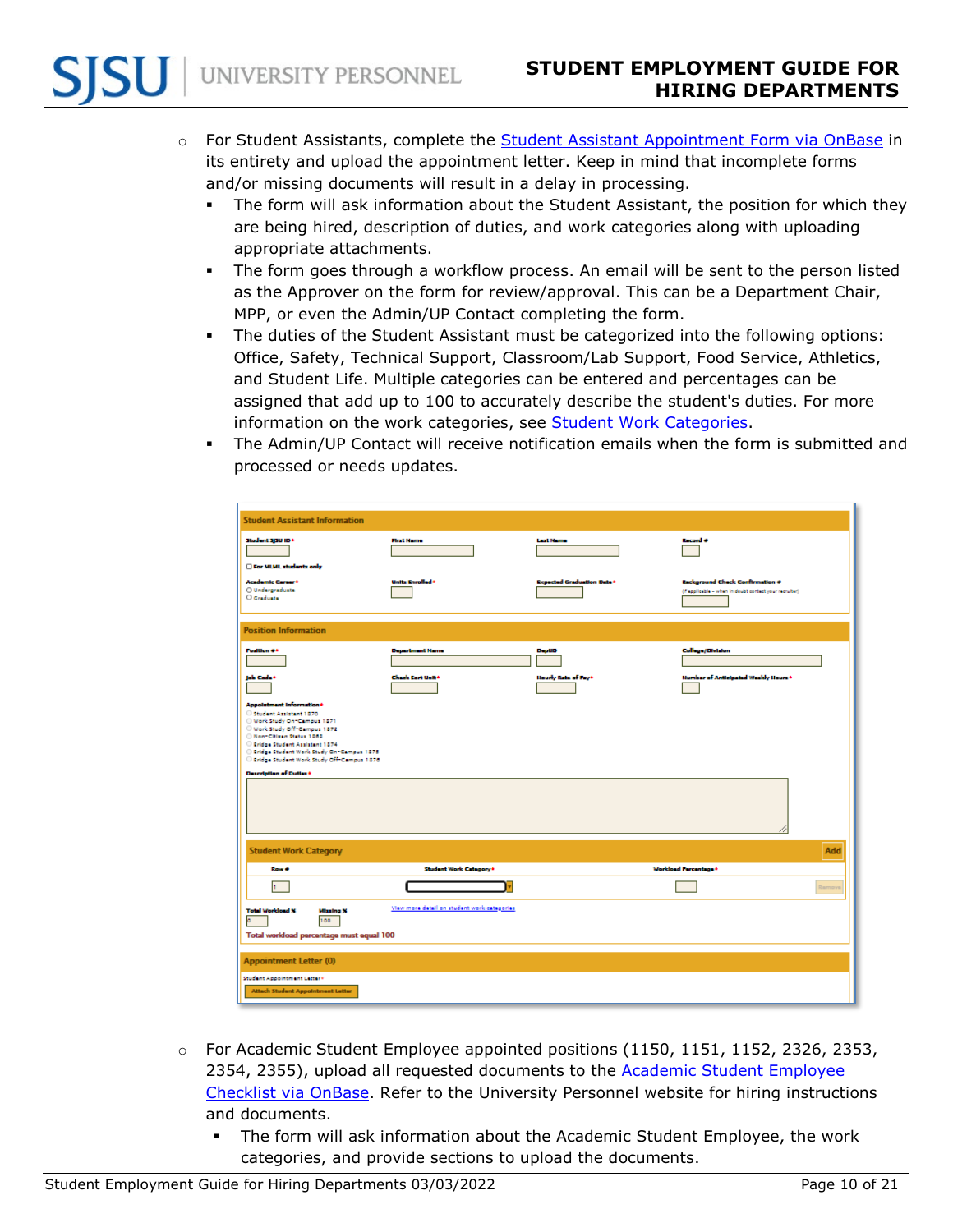- The duties of the Academic Student Employee must be categorized into the following options: Classroom Support, Evaluating, Grading, Instruction, Research, Research Support, Safety, and Tutoring. Multiple categories can be inputted and percentages can be assigned that add up to 100 to accurately describe the student's duties.
- The Admin/UP Contact will receive notification emails when the form is submitted and processed

| <b>Employee Information</b>                                                                                                              |                                                                                                                                                                                                        |                                     |                            |            |
|------------------------------------------------------------------------------------------------------------------------------------------|--------------------------------------------------------------------------------------------------------------------------------------------------------------------------------------------------------|-------------------------------------|----------------------------|------------|
| sjsu ID+                                                                                                                                 | <b>First Name</b>                                                                                                                                                                                      | <b>Middle Name</b>                  | <b>Last Name</b>           |            |
| <b>Request Type*</b><br>New Hire O RenAppt or HIR/CON O Revision<br><b>Appointment Type*</b>                                             |                                                                                                                                                                                                        | <b>Appointment Effective Date *</b> |                            |            |
| <b>BISA O TA O CA</b>                                                                                                                    | For Article 26.1 of the CSU-UAW Collective Eurgeining Agreement, Instructional Student Assistants are non-exempt employees. CSU policy limits their work assignment to no more than 20 hours in a week |                                     |                            |            |
| during periods of instruction.<br><b>UP Student Work Category</b>                                                                        |                                                                                                                                                                                                        |                                     |                            | <b>Add</b> |
| Row                                                                                                                                      | <b>Student Work Category</b>                                                                                                                                                                           |                                     | <b>Workload Forcentage</b> |            |
| h.                                                                                                                                       |                                                                                                                                                                                                        | ŀт                                  |                            | Ramova     |
| <b>Total Workflow Forcentage</b><br>b.                                                                                                   |                                                                                                                                                                                                        |                                     |                            |            |
|                                                                                                                                          | <b>WORKFLOW PERCENTAGE MUST ADD UP TO 100</b>                                                                                                                                                          |                                     |                            |            |
| <b>Commants</b>                                                                                                                          |                                                                                                                                                                                                        |                                     |                            |            |
|                                                                                                                                          |                                                                                                                                                                                                        |                                     |                            |            |
|                                                                                                                                          |                                                                                                                                                                                                        |                                     |                            |            |
| <b>New Hire Appointment Documents (0)</b>                                                                                                |                                                                                                                                                                                                        |                                     |                            |            |
| Employee Frofile *                                                                                                                       |                                                                                                                                                                                                        |                                     |                            |            |
| <b>Attach Employee Profile</b>                                                                                                           |                                                                                                                                                                                                        |                                     |                            |            |
| Letter of Interest+                                                                                                                      |                                                                                                                                                                                                        |                                     |                            |            |
| <b>Attach Letter of Interest</b>                                                                                                         |                                                                                                                                                                                                        |                                     |                            |            |
| CSU Employment Questionnaire*<br><b>Attach CSU Employment Questionnaire</b>                                                              |                                                                                                                                                                                                        |                                     |                            |            |
| Statement of Frofessional Preparation and Experience (SC-1)*                                                                             |                                                                                                                                                                                                        |                                     |                            |            |
| Attach Statement of Professional Preparation and Experience (SC-1)                                                                       |                                                                                                                                                                                                        |                                     |                            |            |
| Statement of Terms and Conditions of Employment+                                                                                         |                                                                                                                                                                                                        |                                     |                            |            |
| Attach Statement of Terms and Conditions of Employment                                                                                   |                                                                                                                                                                                                        |                                     |                            |            |
| $\Box$ This employee has received an Employment Verification Card from University Personnel and is currently enrolled at SJSU. $\bullet$ |                                                                                                                                                                                                        |                                     |                            |            |
| Submit                                                                                                                                   |                                                                                                                                                                                                        |                                     |                            |            |

- **The Student Assistant may not start working without verification of their Employment Verification Card under any circumstances.**
- <span id="page-10-0"></span>• **Nepotism**
	- $\circ$  A direct supervisor whose employee is considered an immediate family member may not make any decisions regarding personnel matters, such as assigning work, scheduling, or approving time off requests. For more information, please refer to CSU's Nepotism Policy – [HR 2004-18.](https://www.calstate.edu/HRAdm/pdf2004/HR2004-18.pdf)
- <span id="page-10-1"></span>• **Allowable Work Hours**
	- o When classes are in session, a Student Assistant and Instructional Student Assistant may work up to, but not in excess of 20 hours per week (collectively if appointed to concurrent jobs).
	- $\circ$  When classes are not in session (i.e. summer break) a Student Assistant and Instructional Student Assistant may work up to, but not in excess of 40 hours per week.
	- $\circ$  If the Student Assistant is taking any course credits during the summer, then the Student Assistant's allowable hours will revert back to 20 hours per week or less.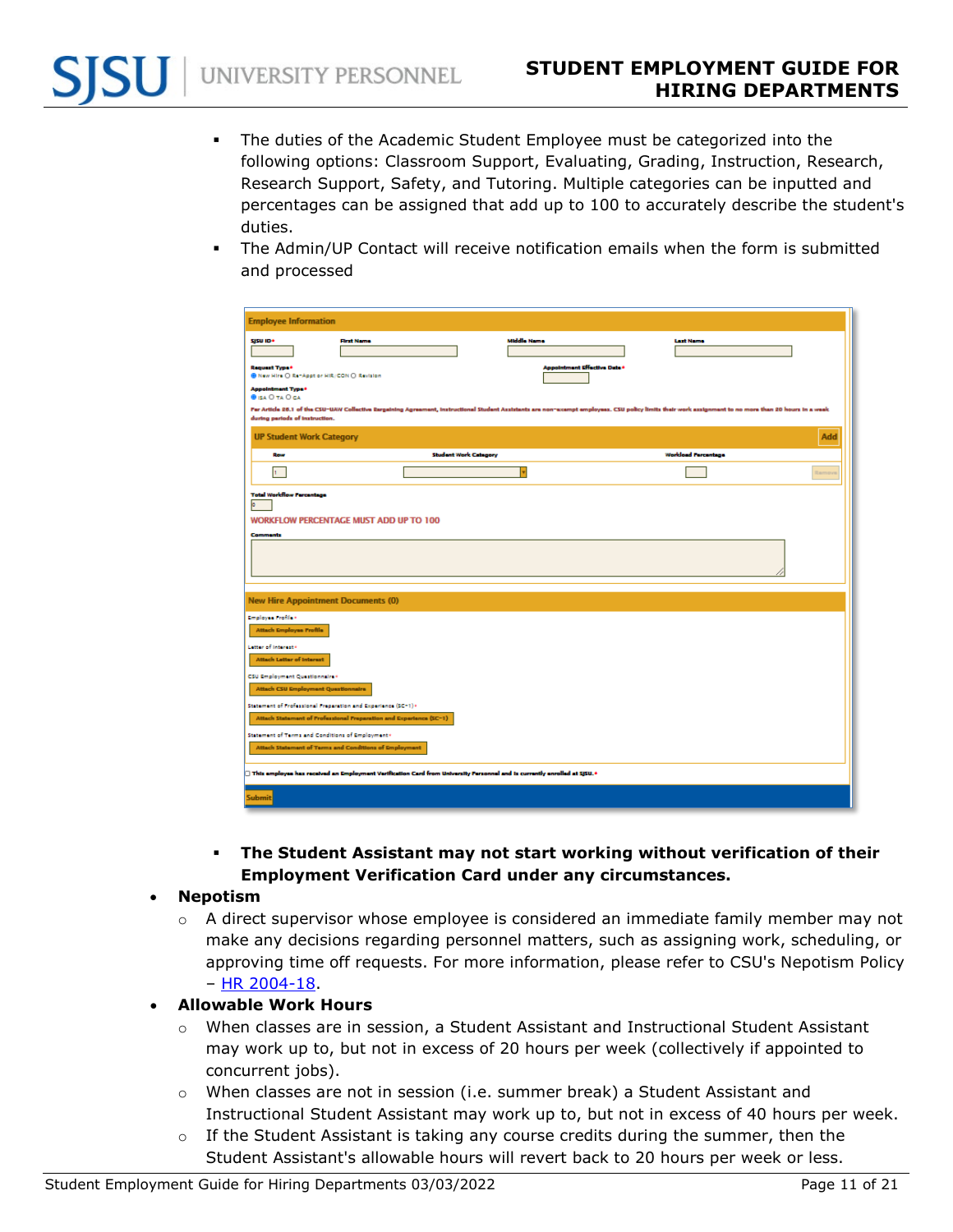

 $\circ$  Graduate Assistants and Teaching Associates must work based on the dates and FTE listed in their contract.

## <span id="page-11-0"></span>• **Overtime**

 $\circ$  Overtime is defined as work in excess of 40 hours in a work week. A Student Assistant shall not be scheduled to work overtime. In the event the Student Assistant works overtime with or without the supervisor's approval, the department must still pay for all time worked (including overtime). Lack of authorization is never a reason to withhold overtime pay. Student Assistants (1870, 1871, 1872, 1868, 1869, 1874, 1875, 1876) and Instructional Student Assistants (1150, 1151, 1152) are paid an hourly rate and entitled to receive appropriate payment for every hour of work performed. If the overtime was considered unauthorized, this may be cause for corrective action.

#### <span id="page-11-1"></span>• **Rest Periods / Meal Periods**

 $\circ$  A Student Assistant may be entitled to a rest/meal period, depending on total hours worked in a day. Refer to the Rest/Meal Period Chart in the next section.

#### o **Rest Periods**

- May not be taken at the beginning or end of a work period and are not cumulative.
- The hiring department determines when rest periods are to be taken.

#### o **Meal Periods**

- Based on the Unit 11 Collective Bargaining Agreement (Article 26.4), the University shall provide Teaching Associates, Graduate Assistants and Instructional Student Assistants a fifteen (15) minute paid break for each four (4) hours worked.
- Considered uninterrupted time and are unpaid. If the Student Assistant is denied their meal period, the department will pay for that time.
- Unpaid meal periods may not be taken at the end of the working day in order to leave early.
- If the Student Assistant is working up to six (6) hours, then the meal period can be waived if mutually agreed upon, in writing, between Student Assistant and department supervisor.
- If the Student Assistant is working six (6) or more hours, then the meal period must be provided and cannot be waived. Meal period must be taken no later than the end of the fifth hour.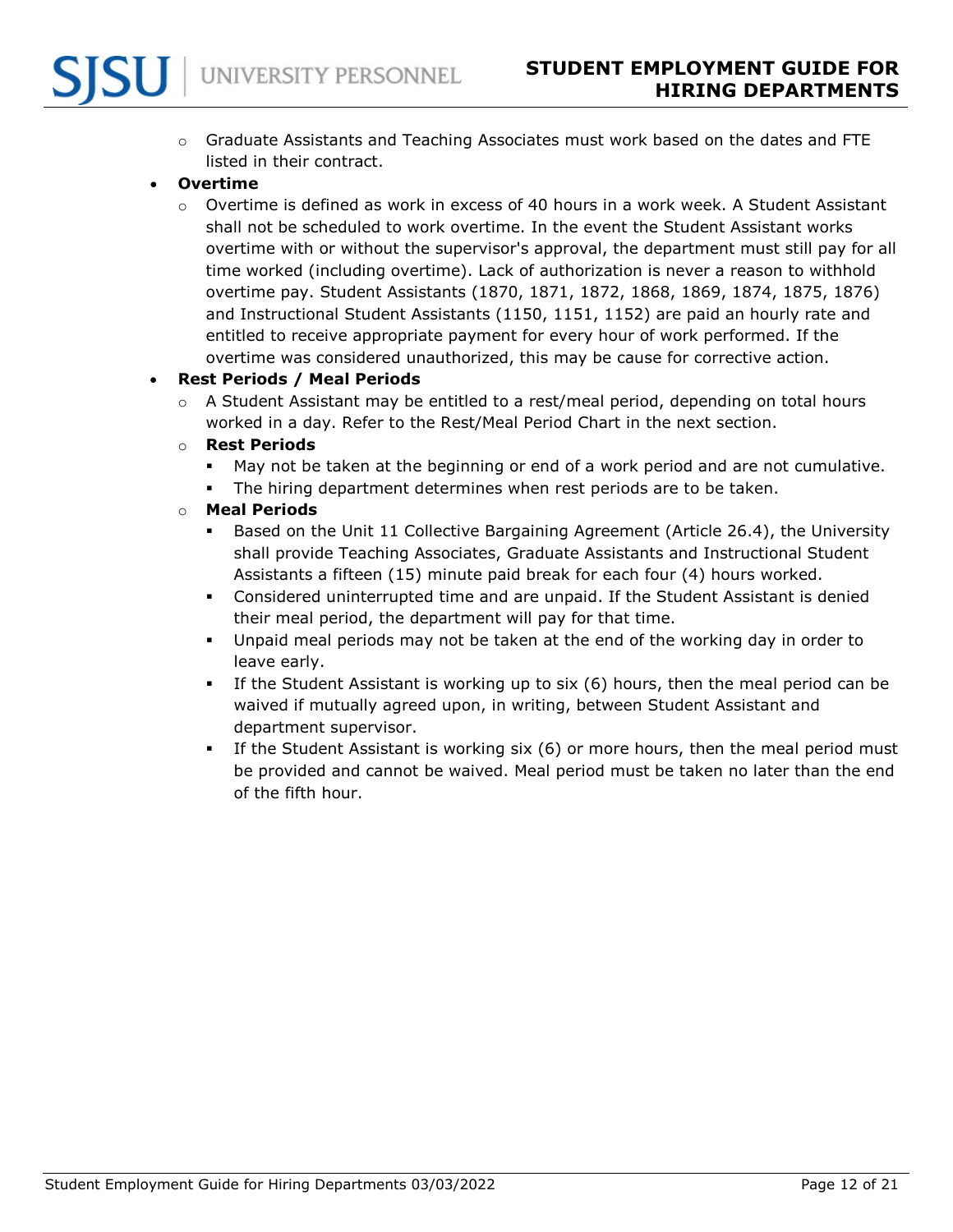| <b>Actual Hours</b><br>Worked                 | <b>Rest Period</b><br>(paid 15)<br>minutes) | <b>Meal Period (unpaid/minimum of 30</b><br>minutes)                 |
|-----------------------------------------------|---------------------------------------------|----------------------------------------------------------------------|
| Up to 3.5 hours                               | No                                          | No                                                                   |
| Up to 4 hours                                 | Entitled to $(1)$                           | No                                                                   |
| Up to 5 hours                                 | Entitled to $(1)$                           | No                                                                   |
| Up to 6 hours                                 | Entitled to $(1)$                           | Entitled to $(1)^*$<br>(must be taken no later than end of 5th hour) |
| After 6 hours and<br>no more than 10<br>hours | Entitled to (2)                             | Entitled to $(1)$<br>(must be taken no later than end of 5th hour)   |

Below is a chart to determine Student Assistant rest and meal period guidelines:

<span id="page-12-0"></span>\*Meal period may be waived if mutually agreed upon in writing by Student Assistant and department supervisor.

#### • **Absences**

- $\circ$  When the Student Assistant or Instructional Student Assistant is unable to work, it is the student's responsibility to notify the hiring department as soon as possible, but no later than the beginning of the scheduled work period.
- $\circ$  In the case of an extended absence, the anticipated duration should be reported to the supervisor as soon as possible.
- $\circ$  The hiring department will decide whether or not to approve absences.
- o Graduate Assistants and Teaching Associates must report their Absences in [SJSU @](https://one.sjsu.edu/launch-task/all/enter-my-absences-104618?terms=absence)  [Work.](https://one.sjsu.edu/launch-task/all/enter-my-absences-104618?terms=absence) A tile is available on one.SJSU (search "absence").

#### <span id="page-12-1"></span>• **Concurrent Employment**

- $\circ$  Concurrent employment is considered to be any combination of Student Assistant positions: Student Assistant, Federal Work Study, Graduate Assistant, Graduate Teaching Associate, Instructional Student Assistant, and hourly employees employed with an auxiliary or affiliate department (i.e. SpartanEats).
- $\circ$  Any Student Assistant may work two or more jobs concurrently, but the combined total hours may **not** exceed 20 hours per week. Refer to Allowable Work Hours.
- o It is the Student Assistant's responsibility to monitor the total number of hours from all SJSU employment.
- o Any Student Assistant may **not** work in a Student Assistant classification **and** a CSU staff and faculty classifications on a concurrent basis.

#### <span id="page-12-2"></span>• **Motor Vehicle Use**

 $\circ$  A Student Assistant who operates a state vehicle or personal vehicle for university business must follow the same procedures as other San José State University employees.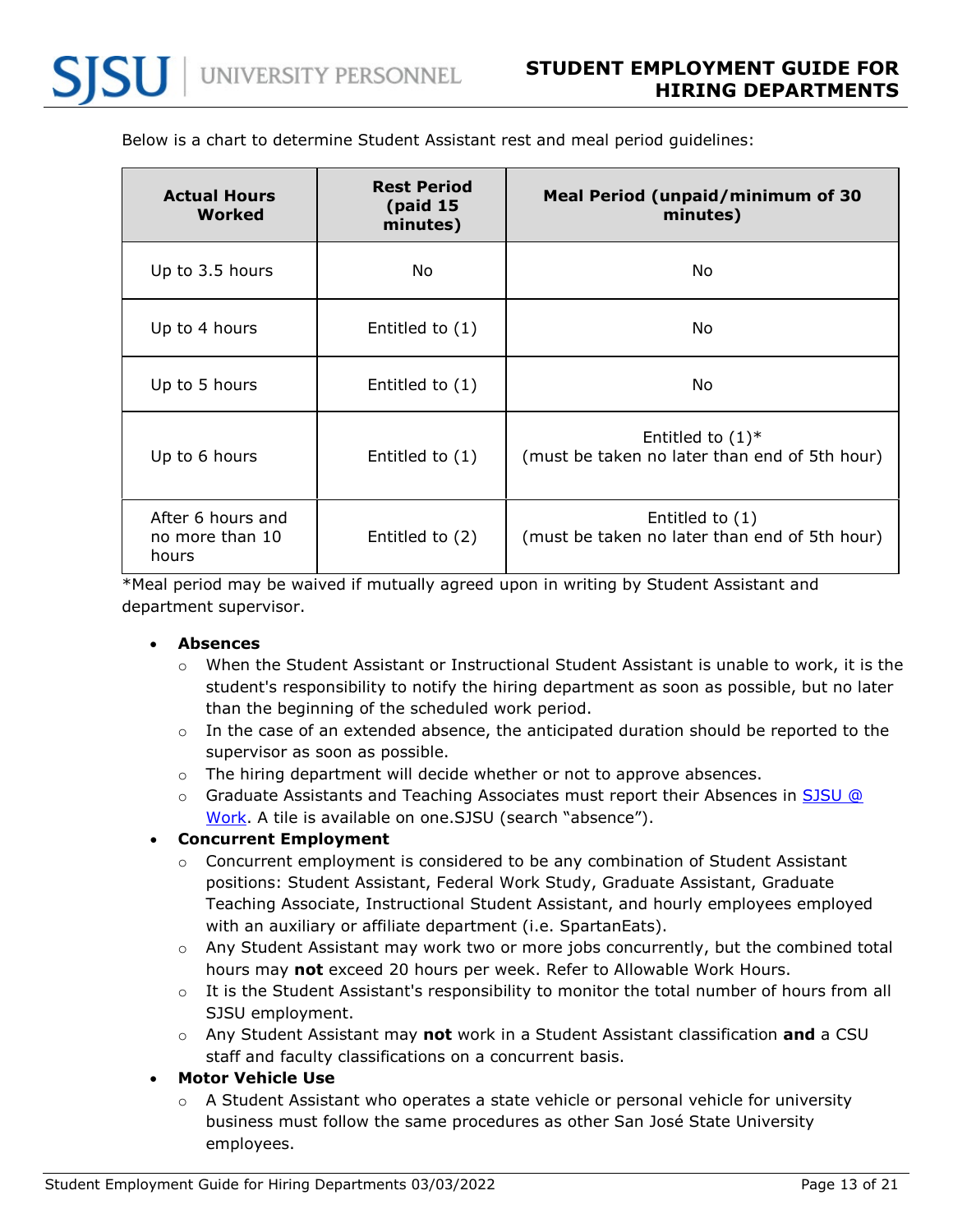- $\circ$  Before a Student Assistant drives a university vehicle including electric carts, or a privately owned vehicle on university business more than once per month, she/he must complete a defensive driving course and adhere to Risk Management's policies and procedures.
- $\circ$  Training information, policies and procedures, and forms are available on the Risk [Management website.](https://www.sjsu.edu/fabs/services/risk/)
- $\circ$  Questions should be directed to Risk Management at (408) 924-2159.

# <span id="page-13-0"></span>• **Workers Compensation**

- $\circ$  San José State University strives to create a safe working environment. Safety is the responsibility of each employee including Student Assistants.
- $\circ$  In the event a Student Assistant sustains a job-related injury or illness, they are covered during their working hours by Workers' Compensation insurance at no cost to the employee.
- $\circ$  It is essential that the Student Assistant immediately report any job-related accident or illness to their supervisor. In turn the supervisor will need to report the information to Workers' Compensation Analyst, (408) 924-2155, as soon as possible.
- o Workers' Compensation information and forms are available on University Personnel's [Workers' Compensation website.](https://www.sjsu.edu/up/myinfo/workers-compensation/) Questions should be directed to the Workers' Compensation Analyst at (408) 924-2155.

# <span id="page-13-1"></span>**IV. Orientation**

Student Assistants need instruction on how to be effective employees, and guidance in establishing professional relationships with co-workers. The hiring department helps establish strong work habits, instills a sense of pride in the work of the Student Assistant, and gives the Student Assistant confidence in their abilities. The impact may last long beyond the Student Assistant's employment in the department. Appropriate training can ensure that each Student Assistant receives a positive start on the job, and will continue when the Student Assistant graduates and enters the job market.

# <span id="page-13-3"></span><span id="page-13-2"></span>**A. Items to discuss during Student Assistant's orientation**

- Give a tour of the department and introduce Student Assistant to co-workers.
	- o Explain how the department operates
	- o Review department's mission, vision, and core values
	- o Review the organizational chart
	- $\circ$  Assign a workstation. Show the Student Assistant where to find work assignments and messages, and where to secure personal belongings.
- <span id="page-13-4"></span>• Review Student Assistant employee status
	- o Must be a matriculated SJSU student
	- $\circ$  Temporary, hourly worker with no quarantee of rehire for the next semester
	- o Limited to a maximum of 20 hours per week (this includes all SJSU appointed positions) while school is in session
	- $\circ$  Student Assistant appointments may end at any time for operational or budgetary reasons, unsatisfactory performance, or other appropriate reasons.
- <span id="page-13-5"></span>**Expectations** 
	- $\circ$  Review and explain the expectations that all Student Assistants are to comply with all university policies and procedures. This includes the [Student Conduct Code.](https://www.sjsu.edu/studentconduct/conduct-processes/student-conduct.php)
	- $\circ$  Discuss supervisor expectations of the Student Assistant's attendance and work performance. Include quality and quantity standards.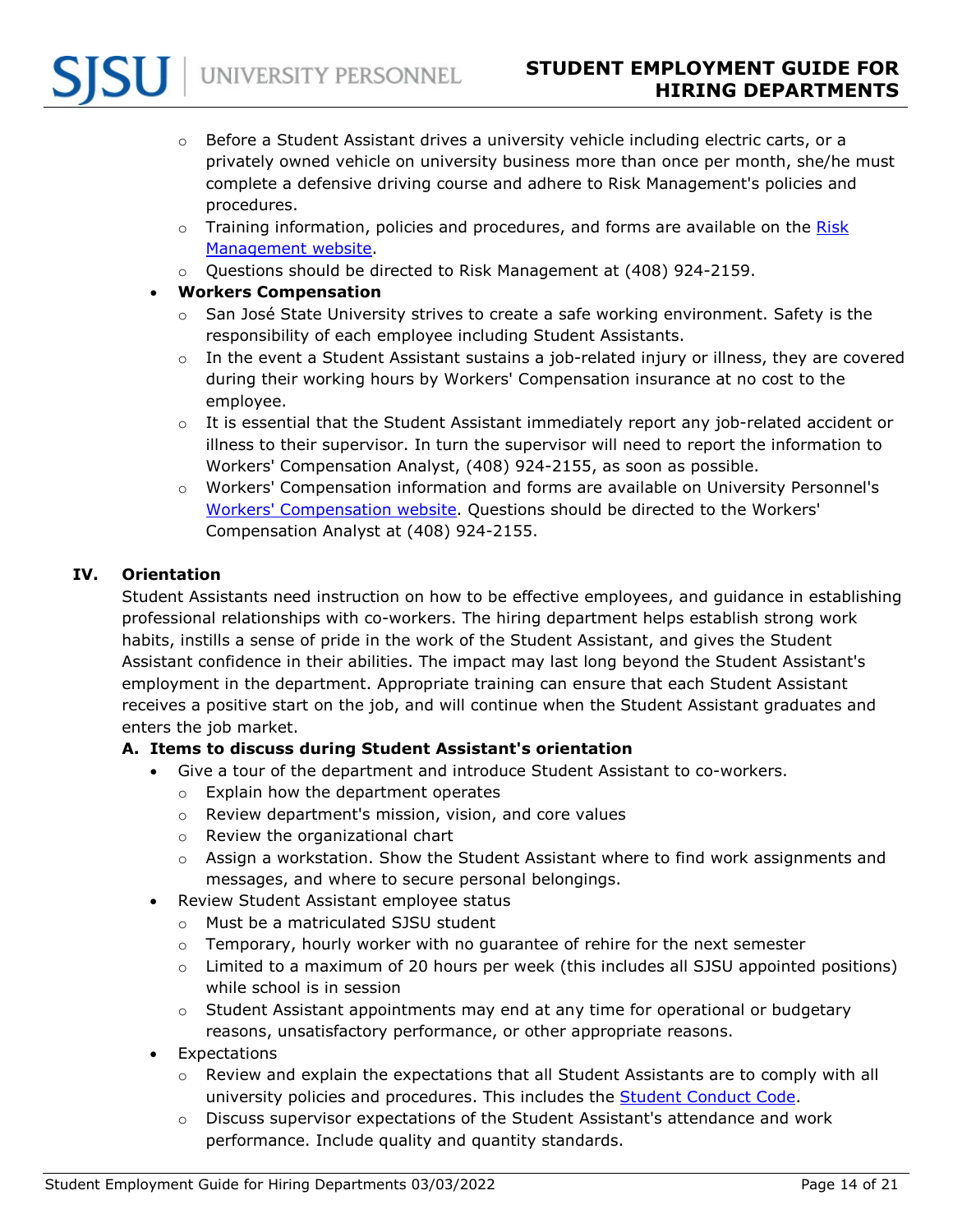- $\circ$  Describe Student Assistant's specific duties and responsibilities. Include information to help the Student Assistant see the relationship of their job to the rest of the department.
- <span id="page-14-0"></span>• Establish a specific work schedule
	- o An electronic or written schedule may preclude misunderstandings.
	- o Explain call-in protocol
	- o Explain change-in-schedule protocol
	- $\circ$  Once a work schedule is established, it is the Student Assistant's responsibility to either arrive on time or notify the supervisor of a delay or absence.
- <span id="page-14-1"></span>• Review rest/meal periods and allowable work hours.
- <span id="page-14-2"></span>• Workplace Attire
	- $\circ$  Student Assistants must maintain an appropriate appearance. The following lists are suggestions on appropriate/inappropriate work attire.
	- o Appropriate work attire/appearance:
		- **Business casual clothing**
		- **•** Dress/Tennis shoes
		- T-shirts, blouses/tops
		- Jeans (not soiled, faded, damaged/torn, ill-fitting)
		- **SJSU Spartan apparel**
	- o Inappropriate work attire/appearance:
		- **Lack of personal hygiene**
		- **Large facial rings/loops**
		- Caps/Hats
		- **Tank tops, midriff shirts/tops**
		- **T**-shirts with inappropriate prints/writing
		- Yoga pants, sweatpants, shorts, short skirts
		- Clothing which is soiled, faded, damaged/torn, ill-fitting
- <span id="page-14-3"></span>• Payroll
	- $\circ$  This section pertains to Student Assistants and Instructional Student Assistants.
		- Explain to Student Assistant that they should track their hours in SJSU@Work (PeopleSoft) daily and submit hours worked each month to their department supervisor.
		- Student Assistants who are part of the Federal Work Study program are responsible for keeping track of their Federal Work Study allocation.
		- Go over the payroll calendar and pay dates. Explain the consequences of submitting work hours late (i.e. delay in receiving payment).
	- o This section pertains to Graduate Assistants (2326, 2355) and Teaching Associates (2355, 2355)
		- Go over the payroll calendar and pay dates. Explain the consequences of submitting into SJSU@Work late (i.e. delay in receiving payment).
	- o Filing Taxes
		- Inform all employed students that they are responsible for filing their taxes within the appropriate deadline set by the Internal Revenue Service (IRS).
		- W-2's are printed by the State Controller's Office and mailed out by no later than January 31.
		- International students (NRATs) may need to seek a professional tax specialist. For initial assistance, international Student Assistants may contact the University's Non-Resident Alien Tax Specialist: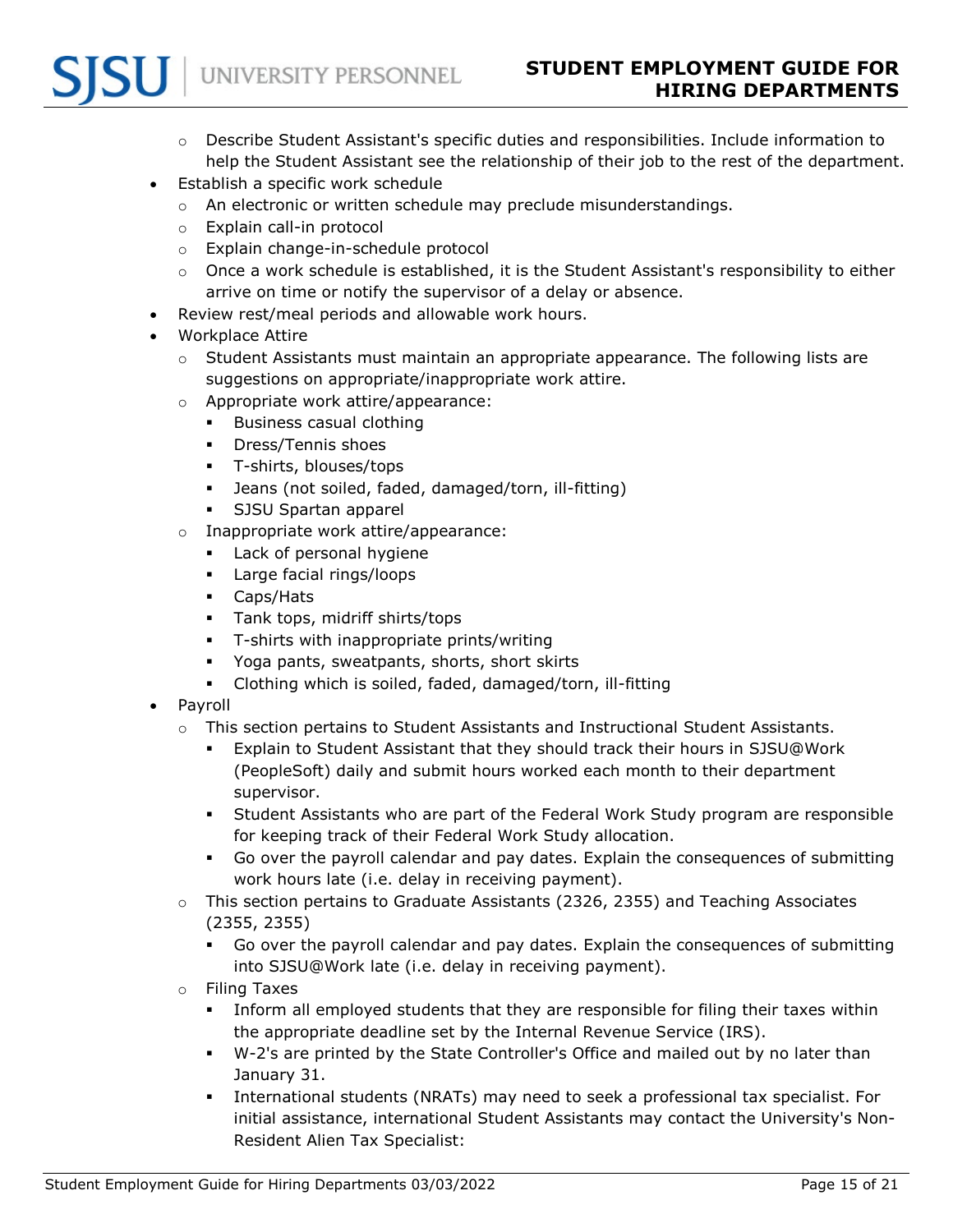#### **Helen Lau**

(408) 924-2262

 Disclaimer: University employees are not trained to give tax advice about individual tax filing. For complete and accurate information about tax filing, please refer to the IRS and CA Franchise Tax Board websites [\(http://www.irs.gov/,](http://www.irs.gov/) [https://www.ftb.ca.gov/\)](https://www.ftb.ca.gov/), or consult a tax professional.

#### <span id="page-15-1"></span><span id="page-15-0"></span>**B. Department's Role**

## **Payroll**

- Confirming and approving the hours the Student Assistant has worked.
	- o Keep track of Student Assistant's work schedule. The [Hourly Time Sheet](https://www.sjsu.edu/up/docs/payroll/forms/hourly_time_sheet.xls) may be used as a tool to review hours worked.
	- $\circ$  Inform Student Assistant of the deadline for timesheets/entering time and the consequences of not meeting the deadline. If the timesheet is submitted late, inform the Student Assistant in advance that their paycheck will be delayed.
	- $\circ$  Department must approve hours by the 1st work day of the following month to ensure timely processing of Student Assistant pay.
	- o Individual student time sheets are to be retained in the department for five years.
	- $\circ$  For questions, issues or concerns, contact your [Payroll Services Representative.](https://www.sjsu.edu/up/resources/your-up-rep.php)
- Departments not on self-service:
	- $\circ$  Departments must run and review the department Student Attendance Report.
	- o If Student Assistant's name does not appear, contact your Payroll Services [Representative.](https://www.sjsu.edu/up/resources/your-up-rep.php)
	- $\circ$  Student Attendance Reports with authorizing signatures and the student timecards are due to Payroll Services each month on the first day of the following month.
	- $\circ$  Late submission of Student Attendance Reports will result in a delay of Student Assistant's paychecks. Individual student time sheets are to be retained in the department for five years.
	- $\circ$  Individual student time sheets are to be retained in the department for five years.
- Departments are responsible for picking up and distributing Student Assistant's paycheck on Student Pay Day or on Master Pay Day for Graduate Assistants and Teaching Associates. Please refer to the Student and Master Payroll [Calendars located on the UP website.](https://www.sjsu.edu/up/resources/calendars.php) Do not send the Student Assistant to University Personnel to pick up their paycheck.
- If Student Assistant's paycheck(s) is missing, contact your department's Payroll Services [Representative.](https://www.sjsu.edu/up/resources/your-up-rep.php)

# <span id="page-15-2"></span>**If Applicable – Federal Work Study**

• Departments hiring Federal Work Study Student Assistants must confirm Student Assistant's eligibility with the Federal Work Study Coordinator,

# **Anthony Bettencourt**

(408) 924-6062,

prior to hiring the Student Assistant through Federal Work Study.

# <span id="page-15-4"></span><span id="page-15-3"></span>**V. Workplace Conflict**

# **A. Discrimination, Harassment, and Retaliation**

• San José State University is committed to providing a work environment free of unlawful harassment and discrimination.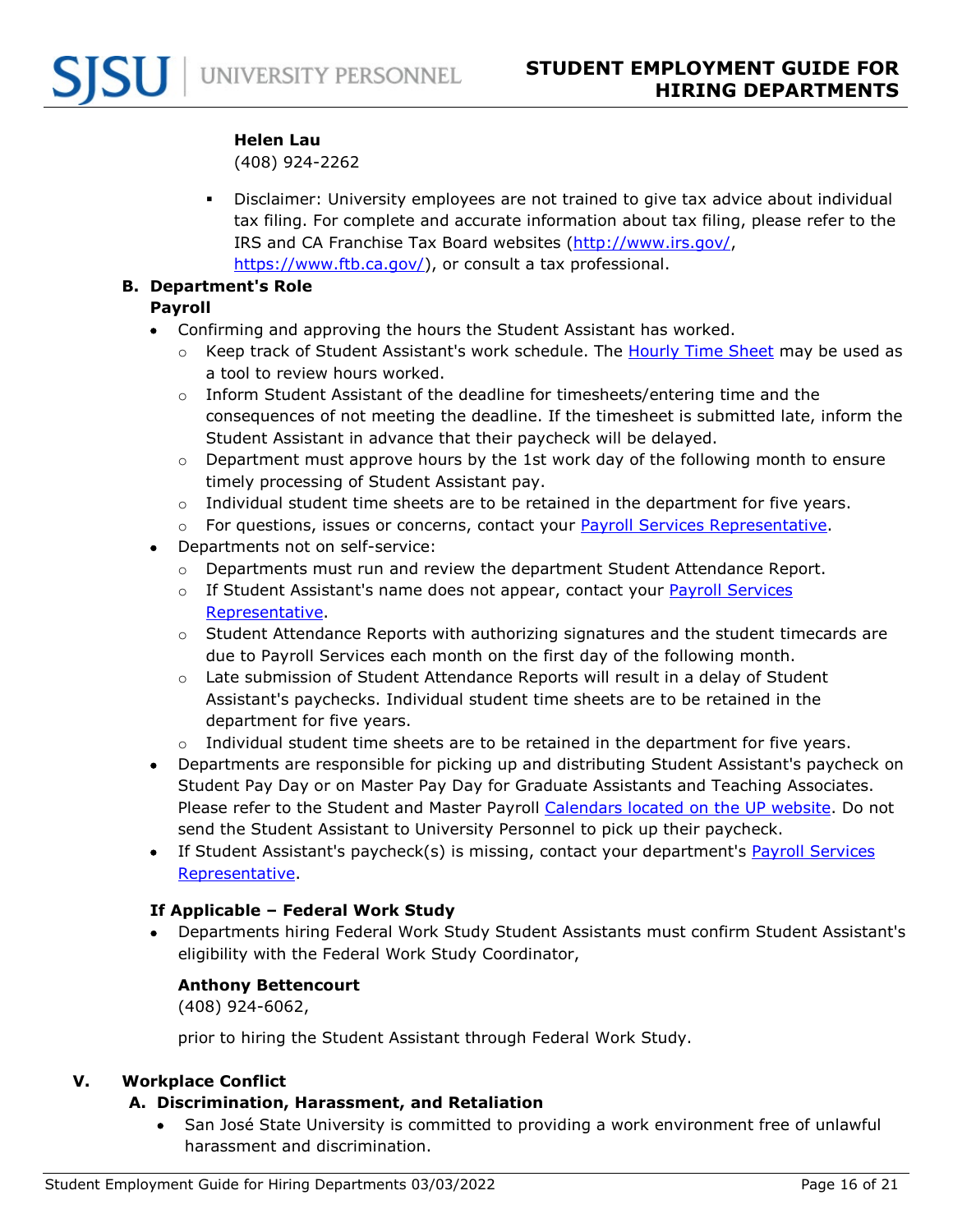• Policy prohibits not only sexual harassment, but harassment based on race, religious creed, color, national origin or ancestry, physical or mental disability, medical condition, genetic information, marital status, sex or gender, gender expression or gender identity, age, sexual orientation, military or veteran status, or any other basis protected by federal, state, or local law or ordinance or regulation. All such harassment is unlawful and will not be tolerated.

- All new employees, including Student Assistants, are required to complete the following online training sessions through [CSULearn,](https://one.sjsu.edu/launch-task/all/csulearn) the University's employee training platform. Student Assistants will be enrolled in the training soon after their appointment is processed and will be notified via email from CSULearn@sjsu.edu.
	- o CSU Injury and Illness Prevention Program one time course
	- $\circ$  CSU: Preventing Discrimination and Harassment for Non-Supervisors required every two years
	- o CSU's Sexual Misconduct Prevention Program (Title IX) required every year
	- o Data Security and FERPA required every two years

UNIVERSITY PERSONNEL

- o Hazard Communication Cal/OSHA one time course
- $\circ$  SJSU COVID-19 Health and Safety Protocols Training one time course
- For additional information, please see [Discrimination & Harassment Complaints for](https://www.sjsu.edu/up/myinfo/equal-opportunity/employee-rights-and-complaints/index.php)  [Employees & Third Parties.](https://www.sjsu.edu/up/myinfo/equal-opportunity/employee-rights-and-complaints/index.php)
- When a Student Assistant approaches their supervisor or manager with a claim of discrimination, harassment, and/or retaliation, it is the supervisor or manager's responsibility to take action. When in doubt, report.
	- $\circ$  The responsibility may include interviewing the Student Assistant to gather as much information as possible about the claim, such as any physical evidence and witnesses, and/or referring the Student Assistant to the Office for Equal Opportunity & Employee Relations: [equal-employment@sjsu.edu](mailto:equal-employment@sjsu.edu) or 408-924-2259.
- Report all claims to the Office for Equal Opportunity & Employee Relations in University Personnel: [equal-employment@sjsu.edu](mailto:equal-employment@sjsu.edu) or 408-924-2259. Alternatively, the fill-in [Complaint Form](https://www.sjsu.edu/up/docs/eo-1096-attachment-a-employee-third-party-complaint-form.docx) can be completed online.

#### <span id="page-16-0"></span>**B. Employee Relations**

- Departments should foster positive, respectful, and harmonious working environments and relationships.
- It is highly encouraged that the Student Assistant follows the outlined protocol when there is a concern/complaint:
	- $\circ$  The Student Assistant brings the concern/complaint to their lead/direct supervisor for a resolution.
	- $\circ$  If a resolution is not met, the Student Assistant may then bring their concern/complaint to a higher administrator (i.e. manager, director) and/or University Personnel.
- The Student Assistant can also bring their concern/complaint to a higher administrator and/or University Personnel if the Student Assistant is not comfortable with their direct supervisor. Based on the severity of the situation and circumstances surrounding the concern, the lead/direct supervisor may need to include an appropriate administrator (i.e. Manager, Dean, AVP) and/or University Personnel to assist with the situation.
- Academic Student Employees, comprised of Instructional Student Assistants, Teaching Associates, and Graduate Assistants are covered under Unit 11 (UAW) Collective Bargaining Agreement and have their own *grievance procedure*.
- It is best practice to facilitate the resolution of the concern/complaint in a fair, objective, and timely manner. Concerns left unaddressed rarely go away.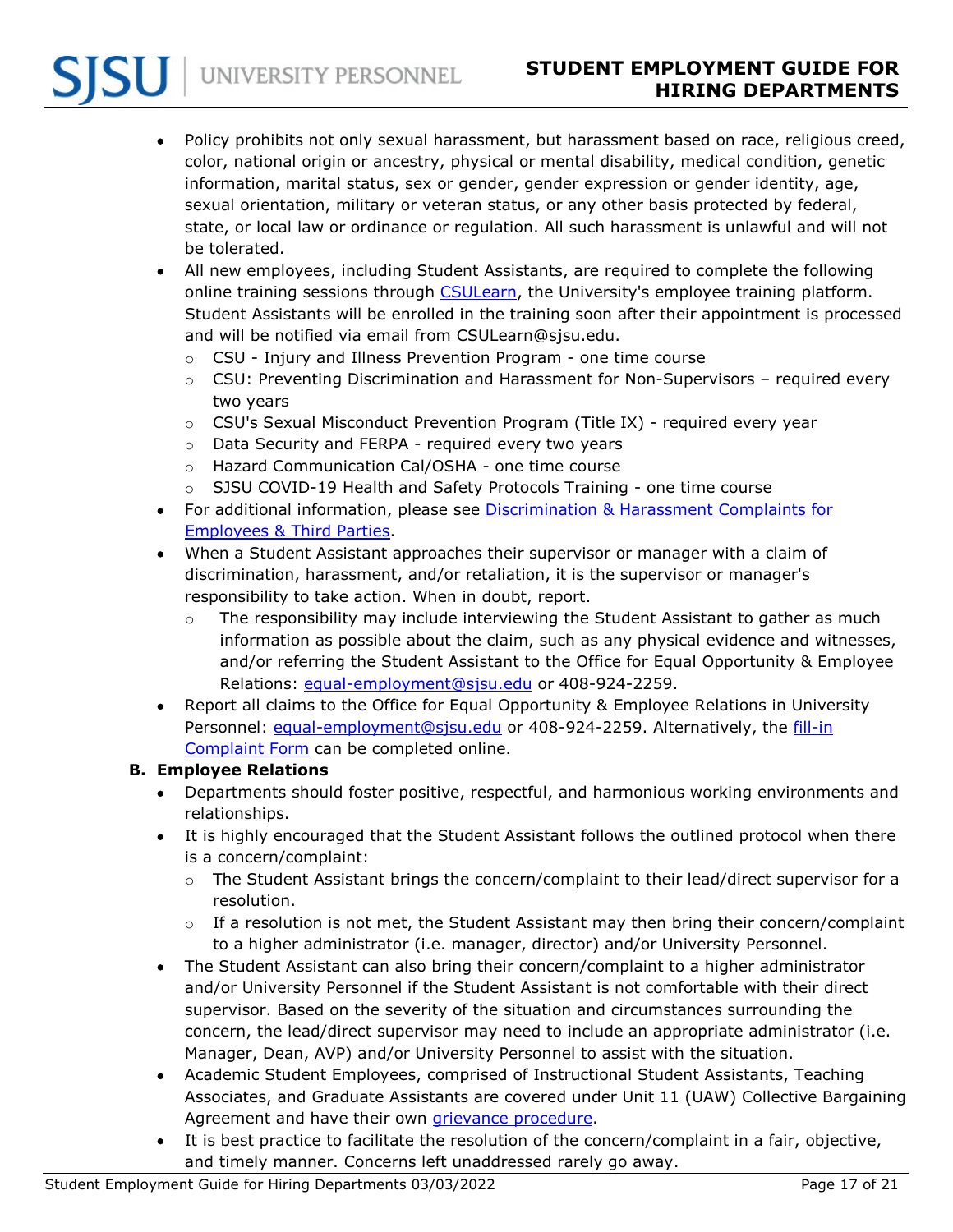#### <span id="page-17-0"></span>**C. Employee Relations Best Practices to Consider**

- Address problems as they arise, not after they accumulate. Deal with minor concerns before they become major problems.
- Review job responsibilities and the hiring department's expectations in an open discussion. Specify where change or improvement is necessary.
- Preserve the Student Assistant's dignity and avoid embarrassing the Student Assistant. Any discussion should occur in a private place.
- Be fair and objective. Approach the Student Assistant in a positive way. Prior to taking corrective action based on genuine evidence, the hiring department must consult with University Personnel's Employee Relations.
- Be an active listener. It may help to hear the situation explained from the Student Assistant's perspective.
- Exercise restraint and remain in control of the situation. The supervisor's purpose is to educate and change the behavior, not to punish.
- Establish a specified time period for improvement. After discussing the situation, identify a target date at which time the Student Assistant's performance will be re-evaluated. Two weeks is a reasonable length of time.
- Follow up. If the Student Assistant's performance improves, an evaluation indicating the improvement can be a big morale booster.
- For the Student Assistant who fails to improve, termination of employment may be the only solution.
- <span id="page-17-1"></span>**D.** Performance Evaluation
	- Departments will need to follow Unit 11 (UAW) Collective Bargaining Agreement [Article 8,](https://www.calstate.edu/csu-system/faculty-staff/labor-and-employee-relations/Documents/unit11-uaw/article8.pdf)  [Employment Evaluation](https://www.calstate.edu/csu-system/faculty-staff/labor-and-employee-relations/Documents/unit11-uaw/article8.pdf) for employment evaluations for Instructional Student Assistants, Teaching Associates, and Graduate Assistants.
	- Reviews provide another opportunity for supervisors to give constructive feedback. Performance Evaluations for Student Assistants are not required, but strongly encouraged. The form is available for your convenience.

#### <span id="page-17-2"></span>**E. Corrective Action**

- Departments will need to follow Unit 11 (UAW) Collective Bargaining Agreement, Article 6, [Discipline](https://www.calstate.edu/csu-system/faculty-staff/labor-and-employee-relations/Documents/unit11-uaw/article6.pdf) for disciplinary actions towards Academic Student Employees, comprised of Instructional Student Assistants, Teaching Associates, and Graduate Assistants.
- It is at management's discretion to appropriately correct the Student Assistant based upon the facts and circumstances of the offense. Corrective action, whether verbally or in written form, should be done in a timely, confidential, and objective manner.
- Corrective actions may be considered progressive or, if the action is severe, a more severe action may be warranted, even if it is a first occurrence. Please consult with the Office for Equal Opportunity & Employee Relations if assistance is needed with corrective actions.
- Corrective actions may include the following:
	- o Coaching and counseling
	- o Verbal warning
	- o Written warning
	- o Final written warning
	- o Involuntary termination of employment
- Violation of any San José State University policy may lead to corrective action, up to and including termination.
- Other common violations that may lead to corrective action, up to and including termination: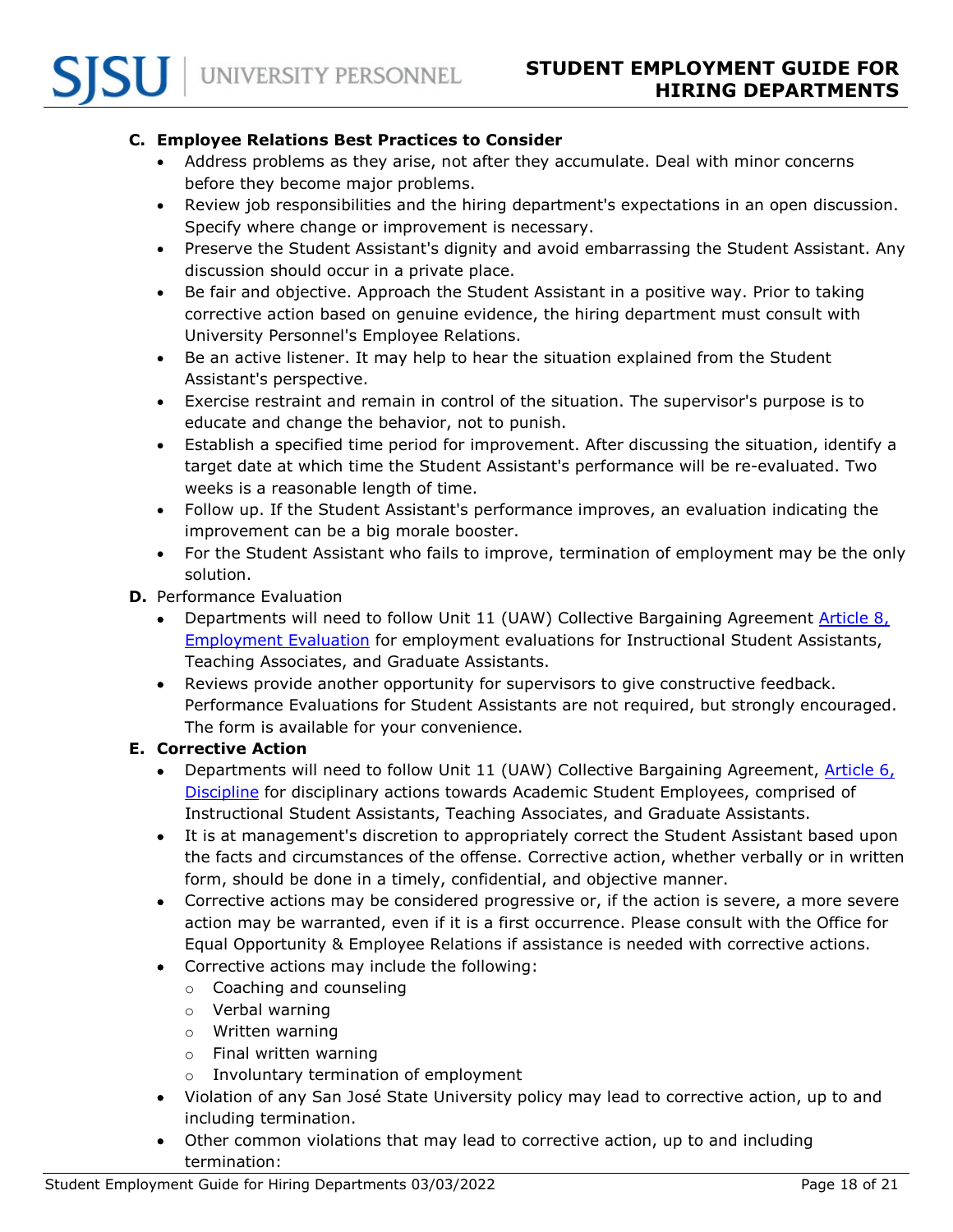- $\circ$  Attendance, including excessive unexcused absences, tardiness, no/call no/show
- o Job abandonment
- o Theft or lost university property and/or equipment
- $\circ$  Use or possession of firearms, illegal substances, including marijuana, or alcohol while on premises or on duty
- o Failure to observe safety regulations and procedures
- $\circ$  Unprofessional conduct including but not limited to disrespectful behavior and harassment, sexual or otherwise
- o Fighting, including either actual or threatened violence
- o Insubordination
- o Falsification of records
- o Unsatisfactory work performance

#### <span id="page-18-0"></span>**F. Whistleblower Protection Act**

- The Whistleblower Protection Act gives employees of the California State University (CSU) and those applying for jobs at any CSU a way to report dangerous conditions or illegal activities to a State agency, the Bureau of State Audits (BSA).
- The identity of the employee or applicant reporting is protected.
- [CSU Executive Orders 1115 and 1116](https://www.sjsu.edu/up/myinfo/equal-opportunity/employee-rights-and-complaints/whistleblower-act.php) establish a procedure for employees and applicants for employment at California State University (CSU). It protects employees who disclose information about improper government activity or about any condition that may significantly threaten the health or safety of employees or the public.
- Complaints can be submitted three ways:
	- $\circ$  Call the Whistleblower Hotline at (800) 952-5665. (Note: The hotline is staffed Monday through Friday 8 AM to 5 PM. However, callers may leave a brief recorded message during the other hours.)
	- o Mail information to: Investigations California State Auditor P.O.Box 1019 Sacramento, CA 95812
	- $\circ$  Submit a complaint online to the [California State Auditor.](http://www.auditor.ca.gov/hotline) (Note: The state auditor does not accept complaints sent by email.)
- For additional information, *Whistleblower information* is on the UP website.
- Concerns about campus practices may also be reported to the San José State University's [Office for Equal Opportunity & Employee Relations.](https://www.sjsu.edu/up/myinfo/equal-opportunity/index.php)

#### <span id="page-18-2"></span><span id="page-18-1"></span>**G. Payment of Wages at Separation**

#### • **General Separation Information**

- $\circ$  At separation, either voluntarily or involuntarily, the Student Assistant is to return all university property and equipment, such as uniform, keys, key cards, laptop, etc. to the department. University Personnel does not require the department to send in a separation checklist.
- o Direct the Student Assistant to update their current address for W-2 purposes with University Personnel. Address changes can be made in [MySJSU](https://one.sjsu.edu/launch-task/all/change-my-address) or by submitting an [Employee Action Request form](https://app.docusign.com/templates/details/9fe45e55-ff05-4c06-b185-b61efd984019) or [Student Payroll Action Request form.](https://www.documents.dgs.ca.gov/dgs/fmc/pdf/std457.pdf) Contact the appropriate [Payroll representative](https://www.sjsu.edu/up/resources/your-up-rep.php) to verify which form the Student Assistant should fill out.

#### <span id="page-18-3"></span>• **Voluntary Resignation**

• Student Assistants employed at San José State University are considered at-will, meaning that Student Assistants can resign at any time.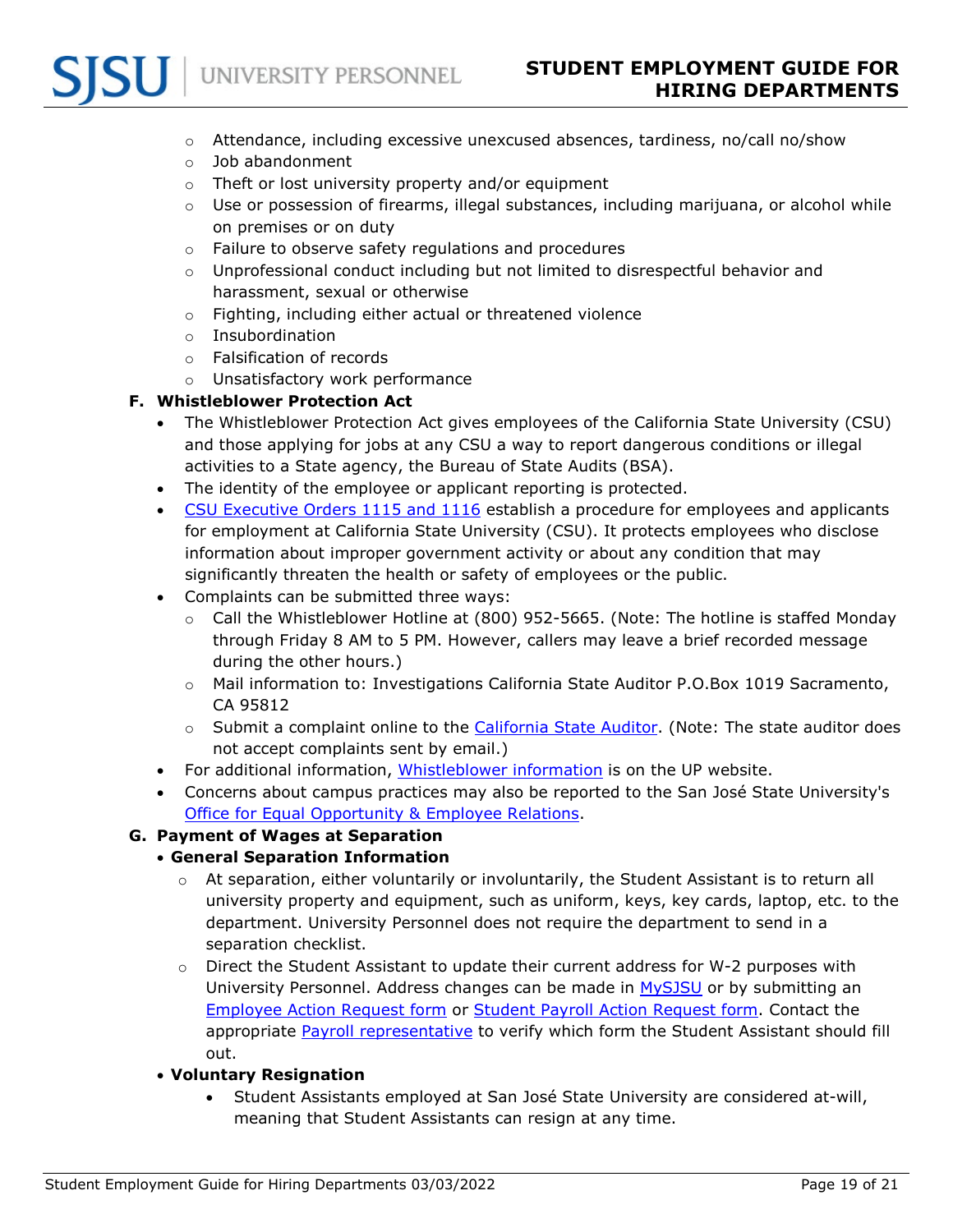- Student Assistants should give their department as much advance notice as possible, either in written form or verbally. Normal practice states that Student Assistants should give at least two weeks' notice. However, this is not required.
- Separation Process
	- For Graduate Assistants and Teaching Associates, CSU Contract Data should be updated and a revision on a Temporary Faculty/ Graduate Assistant/Teaching Associate Appointment Form must be submitted to the Employee Support Services Representative.
	- For Student Assistants and Instructional Student Assistants, an Employee Profile must be submitted to the [Employee Support Services Representative.](https://www.sjsu.edu/up/resources/your-up-rep.php)
	- For Student Assistants, initiate the action to end the appointment by contacting the department's Employee Support Services Representative at least two weeks prior to the date the appointment is to end. This initial contact is to discuss the process and ensure appropriate steps are taken to end the appointment and comply with legal requirements.
	- Prepare and submit an Employee Profile to Employee Support Services in University Personnel as soon as possible. This lead-time is necessary to process the final paperwork and have the final paycheck ready for the Student Assistant on the last day of work, as required by [CSU Technical Letter HR2003-15.](https://www.calstate.edu/HRAdm/Policies/HR2003-15.pdf)
		- $\circ$  In the "Comments" section of the Employee Profile, indicate the last day the Student Assistant is to work.
		- o Attach a copy of the Student Attendance Sheet (not the student time card) to the Employee Profile with the final hours worked by the Student Assistant and submit it to your Employee Support Services Representative.
	- If sufficient notice is given by the Student Assistant, the final pay will be given to the Student Assistant on their last day of work.
	- If insufficient notice is given by the Student Assistant, the final pay will be ready within 72 hours after their last day.
	- For Federal Work Study students, the department must notify Employee Support Services and the Department of Financial Aid.
	- The final check can be expedited if there are special circumstances (i.e. Student Assistant leaving the country). Consult with your Payroll Representative for more information.

# <span id="page-19-0"></span>• **Involuntary Separation**

- Student Assistants employed at San José State University are considered at-will, meaning the employer may terminate their employment relationship at any time and are classified as temporary employees.
- As temporary employees, the appointment of a Student Assistant may end at any time for departmental or organizational needs, lack of work, unsatisfactory performance, or other appropriate reasons.
- Separation Process
	- Contact University Personnel for separating procedures for Instructional Student Assistants, Teaching Associates, and Graduate Assistants.
	- Initiate the action to end the appointment by contacting the department's Employee Support Services Representative at least two weeks prior to the date the appointment is to end. This initial contact is to discuss the process and ensure appropriate steps are taken to end the appointment and comply with legal requirements.